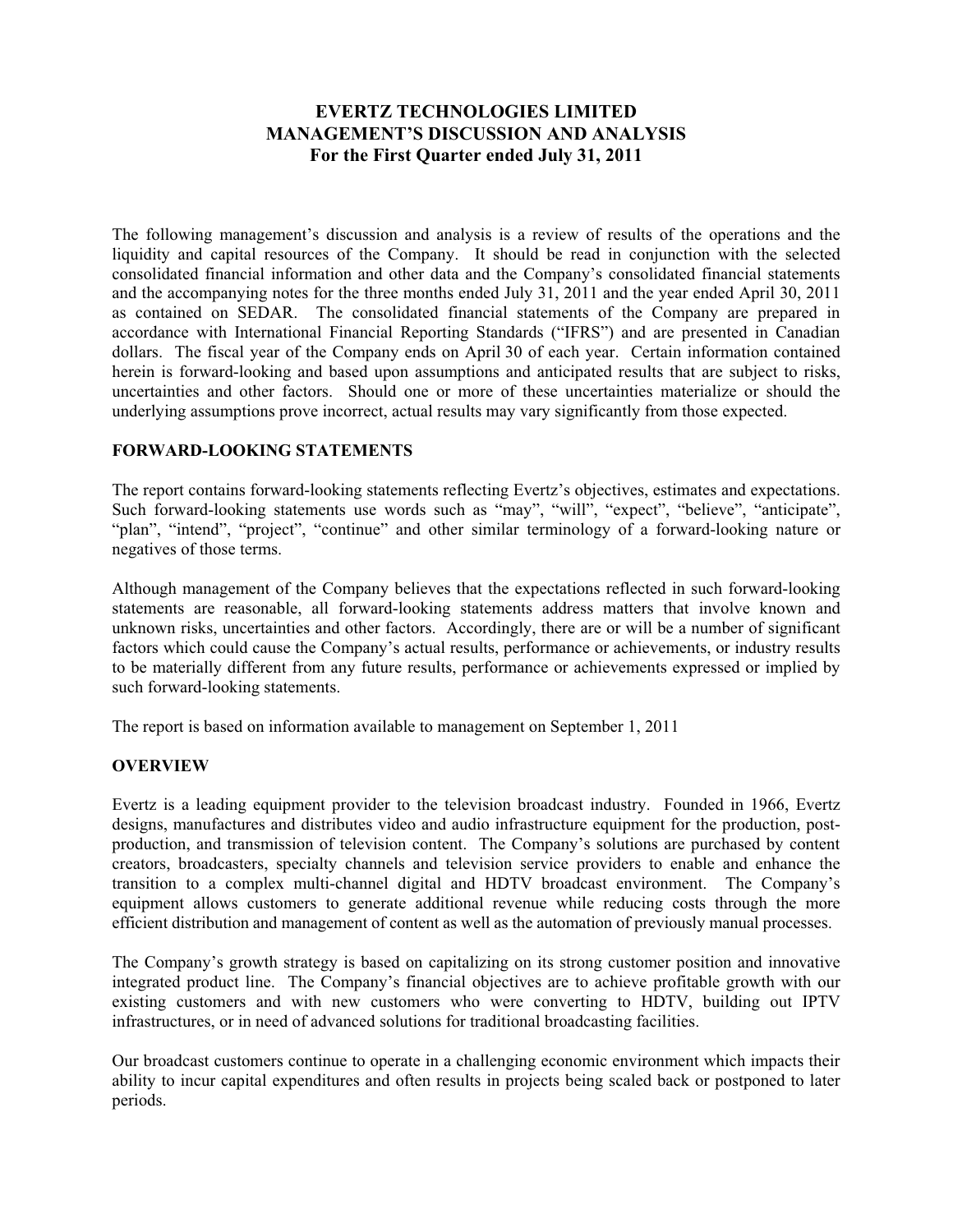While it does appear that industry conditions are showing some improvement. In certain geographical areas it is unclear what the time frame will be for our customers to convert this to equipment purchases.

## **INTERNATIONAL FINANCIAL REPORTING STANDARDS**

The Canadian Accounting Standards Board requires Canadian publicly accountable enterprises to adopt IFRS in 2011 to replace Canadian Generally Accepted Accounting Principles ("GAAP"). Accordingly, the interim financial statements have been prepared in accordance with IFRS, with a transition date of May 1, 2010 to allow for comparative financial information. Financial information disclosed in this MD&A for periods ending prior to May 1, 2010 has not been restated.

The Company's IFRS conversion plan was comprehensive and addressed matters including staff training, changes in accounting policies, restatement of comparative periods, internal controls and procedures, disclosure controls, and business activities in general. The changeover to IFRS did not result in a material impact to the Company's business functions and activities including internal controls and procedures.

Although IFRS employs a conceptual framework that is similar to Canadian GAAP, there are differences in recognition, measurement and disclosure. The "First Time Adoption of IFRS" section of this MD&A provides a summary of the transitional exemptions and elections taken by the Company, as well as relevant differences in accounting policies between Canadian GAAP and IFRS.

The note also provides reconciliations of assets, liabilities, shareholders' equity and net earnings for specified periods previously prepared under Canadian GAAP to that under IFRS. The information provided in this MD&A and in the interim financial statements with respect to the transition to IFRS reflects current views, assumptions and expectations. Circumstances may arise such as changes in IFRS standards or interpretation of existing IFRS standards before the consolidated financial statements as at April 30, 2012 are prepared. Consequently, final accounting policy decisions for all standards and exemptions in effect at the date of transition will be made during the preparation of the consolidated financial statements as at April 30, 2012.

## **SIGNIFICANT ACCOUNTING POLICIES**

Outlined below are those policies considered particularly significant to the generation of the Company's financial statements:

## *Basis of Measurement*

These financial statements have been prepared on the historical cost basis except for certain financial assets and liabilities which are stated at fair value. Historical cost is generally based on the fair value of the consideration given in exchange for assets.

## *Functional and Presentation Currency*

These financial statements are presented in Canadian dollars, which is the Company's functional currency. All financial information presented in Canadian dollars has been rounded to the nearest thousand.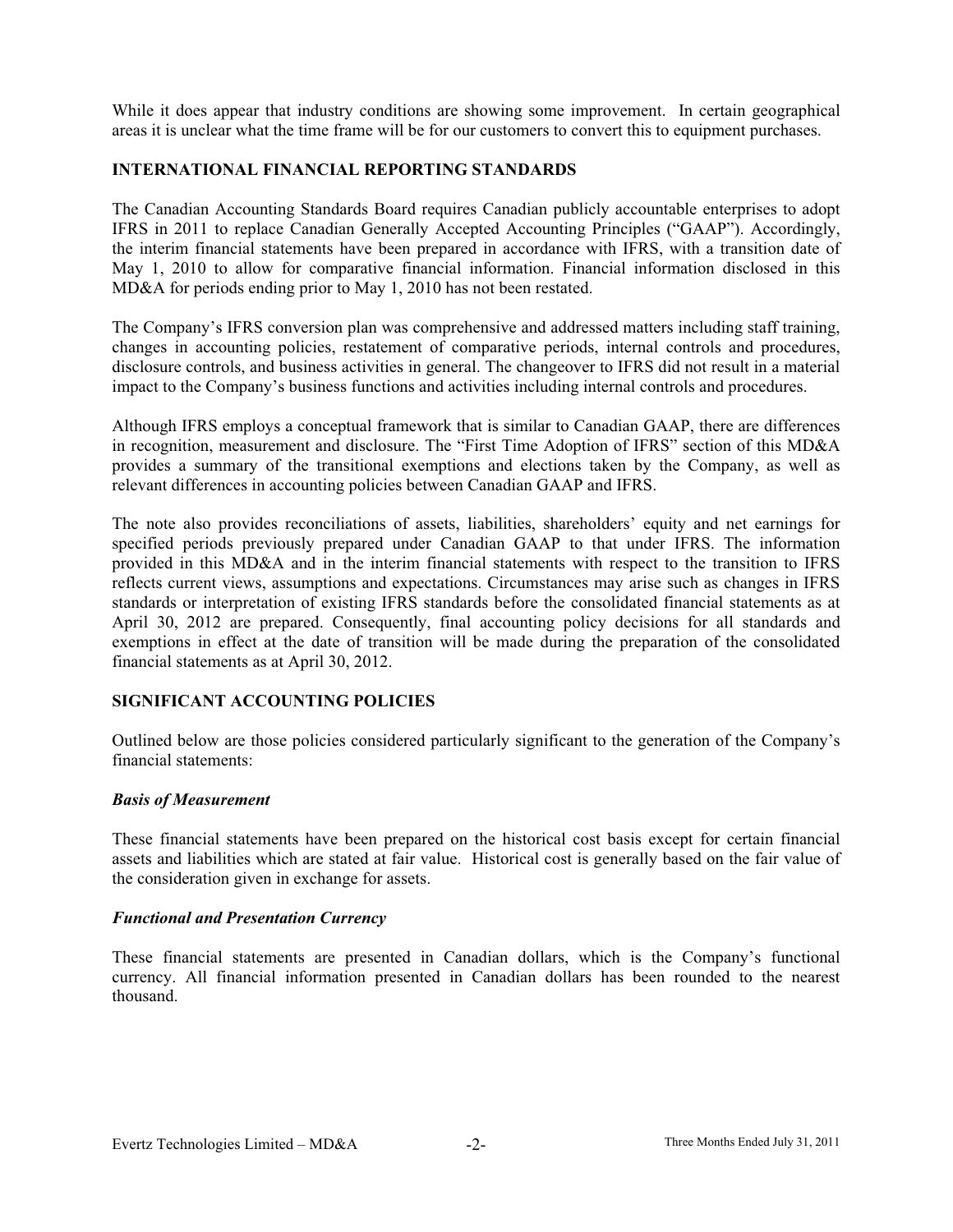## *Basis of Consolidation*

These financial statements incorporate the financial statements of the Company and entities controlled by the Company (its subsidiaries). Control is achieved where the Company has the power to govern the financial and operating policies of an entity so as to obtain benefits from its activities.

The results of subsidiaries acquired or disposed of are included in the interim condensed consolidated statements of earnings and comprehensive income from the effective date of acquisition and up to the effective date of disposal, as appropriate. Total comprehensive income of subsidiaries is attributed to the owners of the Company and to the non-controlling interests even if this results in the non-controlling interests having a deficit balance.

All intra-Company transactions, balances, income and expenses are eliminated in full on consolidation.

## *Business Combinations*

Business combinations are accounted for using the acquisition method. The cost of the acquisition is measured at the aggregate of the fair values, at the date of acquisition, of assets transferred, liabilities incurred or assumed, and equity instruments issued by the Company. The acquiree's identifiable assets and liabilities assumed are recognized at their fair value at the acquisition date. Acquisition-related costs are recognized in earnings as incurred. Any contingent consideration is measured at fair value on date of the acquisition and is included as part of the consideration transferred. The fair value of the contingent consideration liability is re-measured at each reporting date with corresponding gain/loss recognized in earnings. The excess of the consideration over the fair value of the net identifiable assets and liabilities acquired is recorded as goodwill.

On an acquisition by acquisition basis, any non-controlling interest is measured either at the fair value of the non-controlling interest or at the fair value of the proportionate share of the net identifiable assets acquired. Goodwill arising on an acquisition of a business is carried at cost as established at the date of acquisition of the business less accumulated impairment losses, if any.

## *Revenue Recognition*

Revenue is measured at the fair value of consideration received or receivable, net of discounts and after eliminating intercompany sales.

Where revenue arrangements have separately identifiable components, the consideration received is allocated to each identifiable component and the applicable revenue recognition criteria are applied to each of the components.

Revenue is derived from the sale of hardware and software solutions including related services, training and commissioning. Revenue from sales of hardware and software are recognized upon shipment, provided that the significant risks and rewards of ownership have been transferred to the customer, the Company retains neither continuing managerial involvement to the degree usually associated with ownership nor effective control over the goods sold, revenue can be reliably measured and its probable that the economic benefits will flow to the Company. Service revenue is recognized as services are performed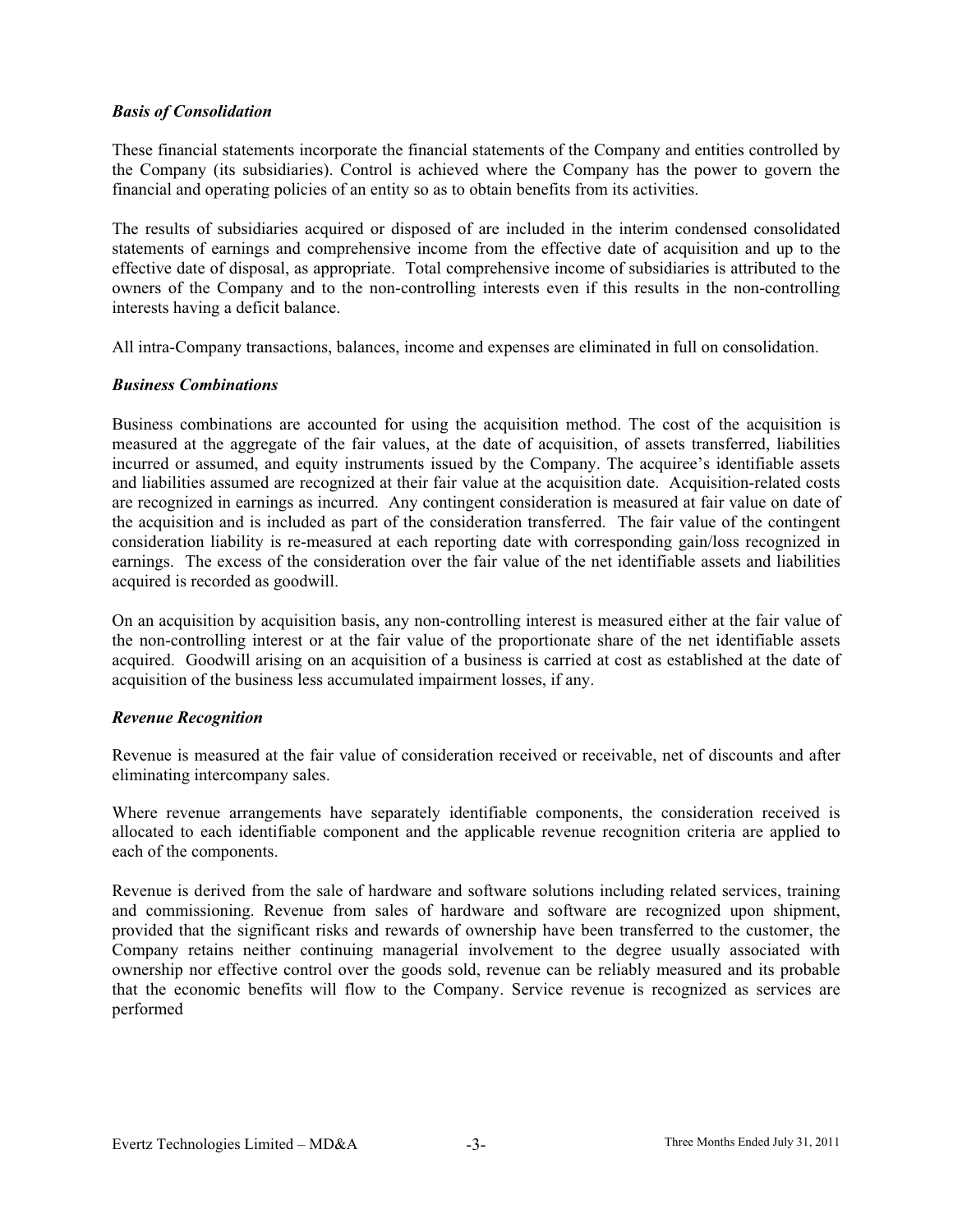Certain of the Company's contracts are long-term in nature. When the outcome of the contract can be assessed reliably, the Company recognizes revenue on long-term contracts using the percentage of completion method, based on costs incurred relative to the estimated total contract costs. When the outcome of the contract cannot be assessed reliably contract costs incurred are immediately expensed and revenue is recognized only to the extent that costs are considered likely to be recovered.

## *Interest revenue*

Interest revenue is recognized when it is probable that the economic benefits will flow to the Company and the amount of revenue can be measured reliably. Interest revenue is accrued on a time basis, by reference to the principal outstanding and at the effective interest rate applicable, which is the rate that exactly discounts estimated future cash receipts through the expected life of the financial asset to that asset's net carrying amount on initial recognition.

## *Inventories*

Inventories consist of raw materials, work in progress and finished goods. Inventories are stated at the lower of cost and net realizable value. Cost is determined on a weighted average basis and includes raw materials, the cost of direct labour applied to the product and the overhead expense.

Net realizable value represents the estimated selling price for inventories less all estimated costs of completion and costs necessary to make the sale.

## *Property, plant and equipment*

Property, plant and equipment are stated at cost less accumulated depreciation and any recognized impairment loss. Where the costs of certain components of an item of property, plant and equipment are significant in relation to the total cost of the item, they are accounted for and depreciated separately. Depreciation expense is calculated based on depreciable amounts which is the cost of an asset less residual value and is recognized in earnings on a straight-line basis over the estimated useful life of the related asset. Borrowing costs are capitalized to the cost of qualifying assets that take a substantial period of time to be ready for their intended use.

The estimated useful lives are as follows:

| Asset                              | <b>Basis</b>  | Rate            |
|------------------------------------|---------------|-----------------|
| Office furniture and equipment     | Straight-line | 10 years        |
| Research and development equipment | Straight-line | 5 years         |
| Machinery and equipment            | Straight-line | $5 - 15$ years  |
| Leaseholds                         | Straight-line | 5 years         |
| <b>Building</b>                    | Straight-line | $10 - 40$ years |
| Airplanes                          | Straight-line | $10 - 20$ years |

The gain or loss arising on the disposal or retirement of an asset is determined as the difference between the sales proceeds and the carrying amount of the asset and is recognized in earnings.

The Company reviews the residual value, estimated useful life and the depreciation method at each reporting period.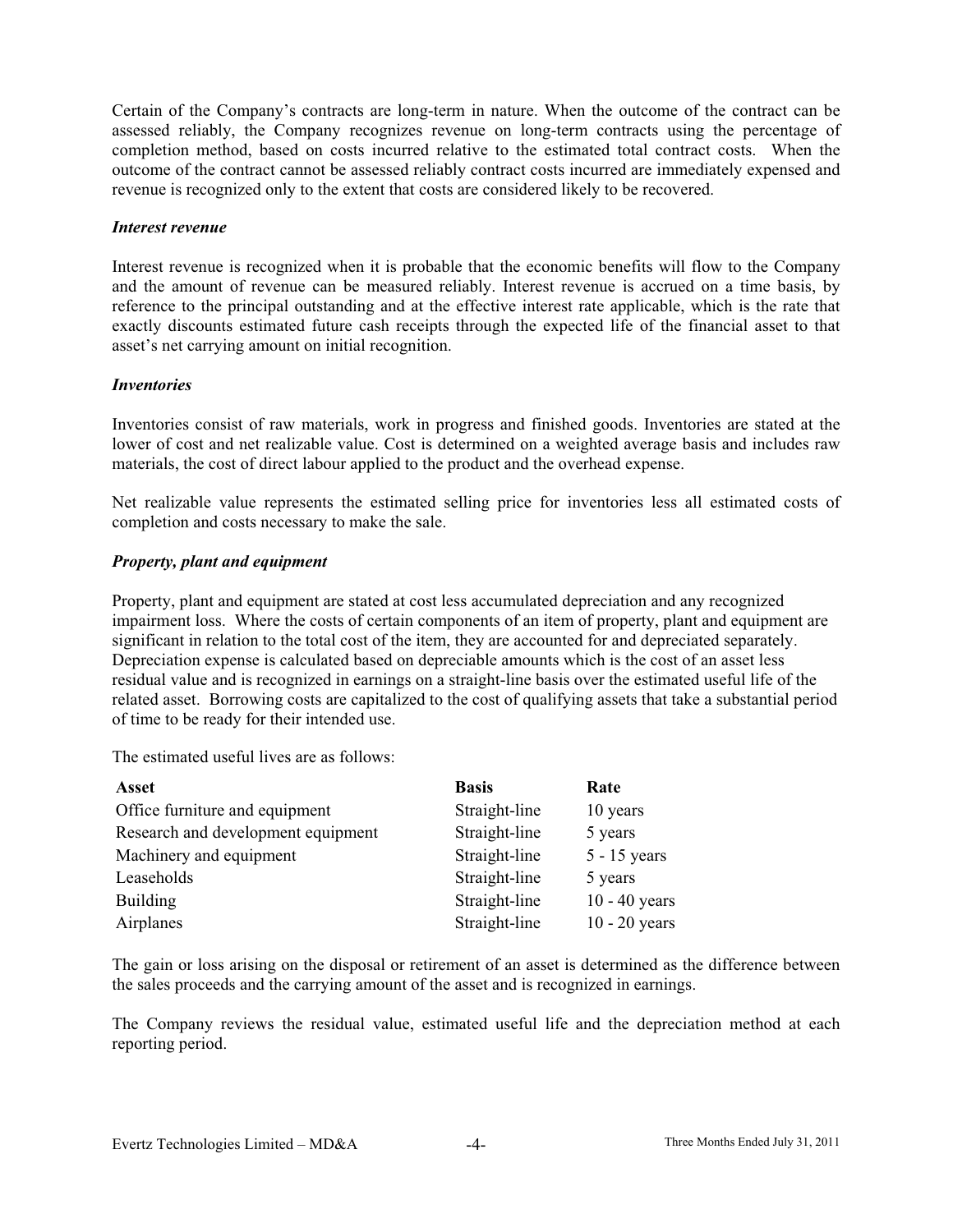## *Impairment of non-financial assets*

Goodwill is tested for impairment annually, or whenever events or changes in circumstances indicate that the carrying amount may be less than its recoverable amount. At each reporting period, the Company reviews the carrying amounts of its other non-financial assets to determine whether there is any indication that those assets have suffered an impairment loss. If any such indication exists, the recoverable amount of the asset is estimated in order to determine the extent of the impairment loss (if any). Where the asset does not generate cash inflows that are largely independent from other assets, the Company estimates the recoverable amount of the cash-generating unit ("CGU") to which the asset belongs. Goodwill is allocated to a Company of CGU's based on the level at which it is monitored for internal reporting purposes.

Recoverable amount is the higher of fair value less costs to sell and value in use. In assessing value in use, the estimated future cash flows are discounted to their present value using a pre-tax discount rate that reflects current market assessments or the time value of money and the risks specific to the asset for which the estimates of future cash flows have not been adjusted.

If the recoverable amount of an asset or CGU is estimated to be less than its carrying amount, the carrying amount of the asset or CGU is reduced to its recoverable amount. An impairment loss relating to a CGU to which goodwill has been allocated, is allocated to the carrying amount of the goodwill first. An impairment loss is recognized immediately in earnings.

An impairment loss in respect of goodwill is not reversed. Where an impairment loss subsequently reverses for other non-financial assets, the carrying amount of the asset or CGU is increased to the revised estimate of its recoverable amount, but so that the increased carrying amount does not exceed the carrying amount that would have been determined had no impairment loss been recognized for the asset or CGU in prior years. A reversal of an impairment loss is recognized immediately in earnings.

## *Intangible Assets*

## *Intangible assets*

Intangibles represent intellectual property acquired through business acquisitions and are recorded at cost less any impairment loss and are amortized using the straight–line method over a four–year period. The estimated useful life and amortization method are reviewed at the end of each reporting period.

## *Research and development*

All research and development expenditures are expensed as incurred unless a development project meets the criteria for capitalization. Development expenditures are capitalized only if development costs can be measured reliably, the product of process is technically and commercially feasible, future economic benefits are probable and the Company intends to and has sufficient resources to complete development and to use or sell the asset. No internally generated intangible assets have been recognized to date.

Research and development expenditures are reduced by investment tax credits and related government grants. Investment tax credits for scientific research and experimental development are recognized in the period the qualifying expenditures are incurred if there is reasonable assurance that they will be realized.

## *Provisions*

Provisions are recognized when the Company has a present obligation (legal or constructive) as a result of a past event, it is probable that the Company will be required to settle that obligation and a reliable estimate can be made of the amount of the obligation.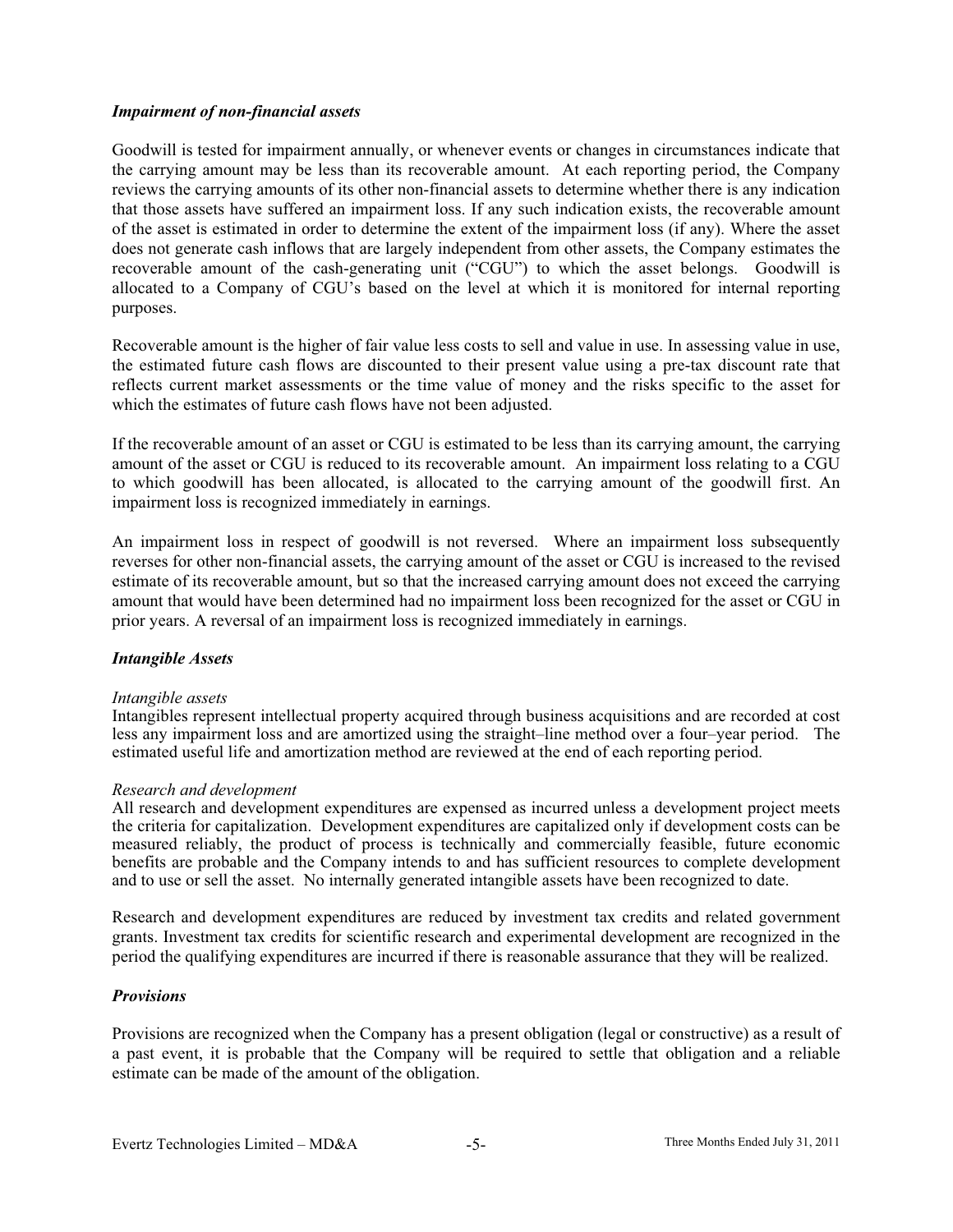The amount recognized as a provision is the best estimate of the consideration required to settle the present obligation at the reporting period, taking into account the risks and uncertainties surrounding the obligation. Where a provision is measured using the cash flows estimated to settle the present obligation, its carrying amount is the present value of those cash flows.

When some or all of the economic benefits required to settle a provision are expected to be recovered from a third party, a receivable is recognized as an asset if it is virtually certain that reimbursement will be received and the amount of the receivable can be measured reliably.

## *Leasing*

Leases are classified as finance leases whenever the terms of the lease transfer substantially all the risks and rewards of ownership to the lessee. All other leases are classified as operating leases.

Assets held under finance leases are recognised as assets of the Company at their fair value or, if lower, at the present value of the minimum lease payments, each determined at the inception of the lease. The corresponding liability to the lessor is included in the Statement of financial position as a finance lease obligation.

Rentals payable under operating leases are charged to earnings on a straight-line basis over the term of the relevant lease.

## *Foreign Currency Translation*

The individual financial statements of each Company entity are presented in the currency of the primary economic environment in which the entity operates (its functional currency). For the purpose of the financial statements, the results and financial position of each group entity are expressed in Canadian dollars ('CDN'), which is the functional currency of the Company and the presentation currency for the financial statements.

In preparing the financial statements of the individual entities, transactions in currencies other than the entity's functional currency (foreign currencies) are recognized at the rates of exchange prevailing at the dates of the transactions. At the end of each reporting period, monetary items denominated in foreign currencies are retranslated at the rates prevailing at that date. Exchange differences are recognized in earnings in the period in which they arise. Non-monetary items that are measured in terms of historical cost in a foreign currency are not retranslated.

For the purpose of presenting consolidated financial statements, the assets and liabilities of the Company's foreign operations are expressed in Canadian dollars using exchange rates prevailing at the end of the reporting period. Income and expense items are translated at the average exchange rates for the period. Foreign currency gains and losses are recognized in other comprehensive income. The relevant amount in cumulative foreign currency translation adjustment is reclassified into earnings upon disposition or partial disposition of a foreign operation and attributed to non-controlling interests as appropriate.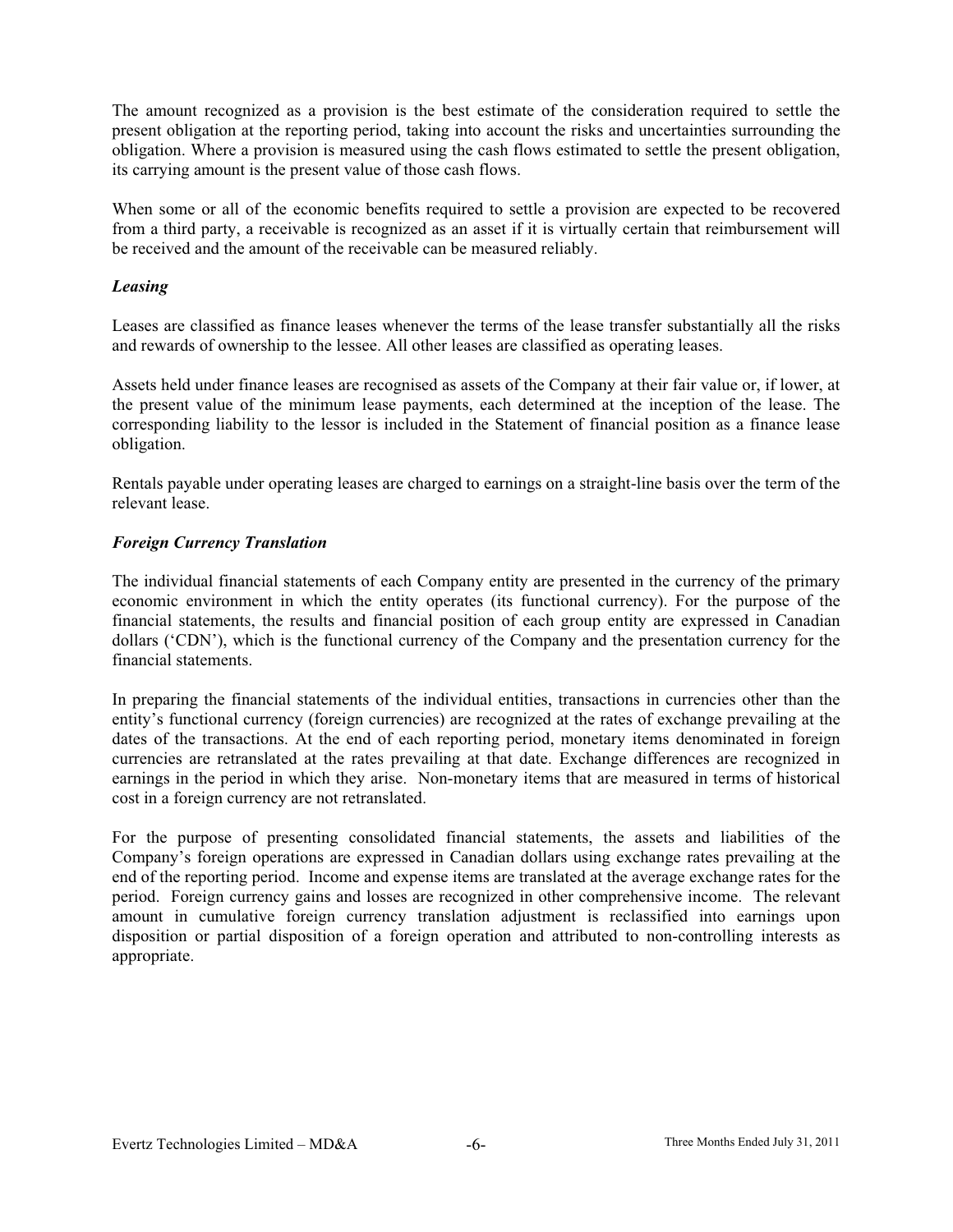## *Income Taxes*

## *Current tax*

The tax currently payable is based on taxable profit for the year. Taxable profit differs from net earnings as reported in the statement of earnings because it excludes items of income or expense that are taxable or deductible in other years and it further excludes items that are never taxable or deductible. The company's liability for current tax is calculated using tax rates that have been enacted or substantively enacted by the statement of financial position date.

## *Deferred tax*

Deferred tax is the tax expected to be payable or recoverable on unused tax losses and credits, as well as differences between the carrying amounts of assets and liabilities in the financial statements and the corresponding tax bases used in the computation of taxable profit. Deferred tax liabilities are generally recognized for all taxable temporary differences and deferred tax assets are recognized to the extent that it is probable that taxable profits will be available against which deductible temporary differences can be utilized. Such assets and liabilities are not recognized if the temporary difference arises from the initial recognition of goodwill or from the initial recognition (other than in a business combination) of other assets and liabilities in a transaction that affects neither the taxable profit nor the accounting profit.

The carrying amount of deferred tax assets is reviewed at each reporting period and reduced to the extent that it is no longer probable that sufficient taxable profits will be available to allow all or part of the asset to be recovered.

Deferred tax is calculated at the tax rates that are expected to apply in the period when the liability is settled or the asset is realized. The measurement of deferred tax liabilities and assets reflects the tax consequences that would follow from the manner in which the Company expects, at the end of the reporting period, to recover or settle the carrying amount of its assets and liabilities. Deferred tax is charged or credited earnings, except when it relates to items charged or credited directly to other comprehensive income or equity, in which case the deferred tax is also dealt with in other comprehensive income or equity.

## *Share Based Compensation*

Equity-settled share-based payments to employees and others providing similar services are measured at the fair value of the equity instruments at the grant date. Details regarding the determination of the fair value of equity-settled share-based transactions are set out in note 12.

The fair value determined at the grant date of the equity-settled share-based payments is expensed on a straight-line basis over the expected life of the option based on the Company's estimate of the number of equity instruments that will eventually vest. At each reporting period, the Company revises its estimate of the number of equity instruments expected to vest. The impact of the revision of the original estimates, if any, is recognized in earnings such that the cumulative expense reflects the revised estimate, with a corresponding adjustment to contributed surplus. Contributed surplus consists solely of the cumulative share based payments reserve.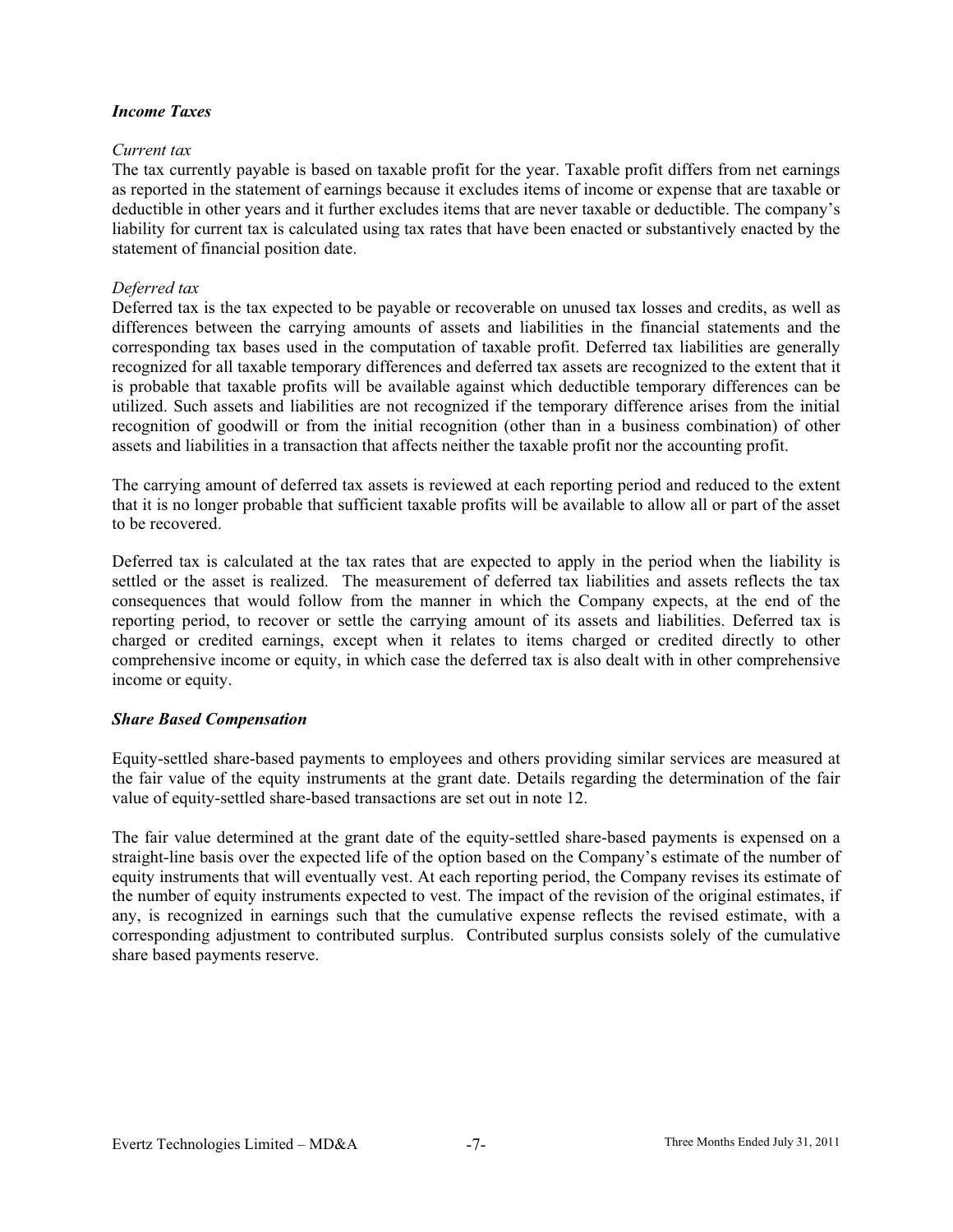## *Earnings per Share*

The Company presents basic and diluted earnings per share (EPS) data for its common shares. Basic EPS is calculated by dividing the net earnings attributable to shareholders by the weighted average number of common shares outstanding during the period. Diluted EPS is determined by adjusting the net earnings attributable to shareholders and the weighted average number of common shares outstanding for the effects of all potentially dilutive common shares, which comprise of share options granted to employees with an exercise price below the average market price.

## *Borrowing Costs*

Borrowing costs directly attributable to the acquisition, construction or production of qualifying assets, which are assets that necessarily take a substantial period of time to get ready for their intended use or sale, are added to the cost of those assets, until such time as the assets are substantially ready for their intended use or sale.

Investment income earned on the temporary investment of specific borrowings pending their expenditure on qualifying assets is deducted from the borrowing costs eligible for capitalisation.

All other borrowing costs are recognized in earnings in the period in which they are incurred.

## *Investment Tax Credits*

The Company is entitled to investment tax credits, which are earned as a percentage of eligible research and development expenditures incurred in each taxation year. Investment tax credits relate entirely to the Company's research and development expenses in the consolidated statement of earnings but are presented separately in the consolidated statement of earnings for information purposes.

## *Financial Instruments*

The Company's financial assets and liabilities which are initially recorded at fair value and subsequently measured based on their assigned classifications as follows:

## **Asset/Liability Category Category Measurement**

- Instruments held for trading Fair value through profit or loss Fair value<br>Accounts receivable Loans and receivable Amortized cost Accounts receivable<br>
Trade and other payables<br>
Other liabilities Trade and other payables **Other liabilities** Amortized cost Current portion of long term debt Other liabilities Amortized cost Long term debt Contingent consideration Fair value through profit or loss Fair value
- Cash Loans and receivable Amortized cost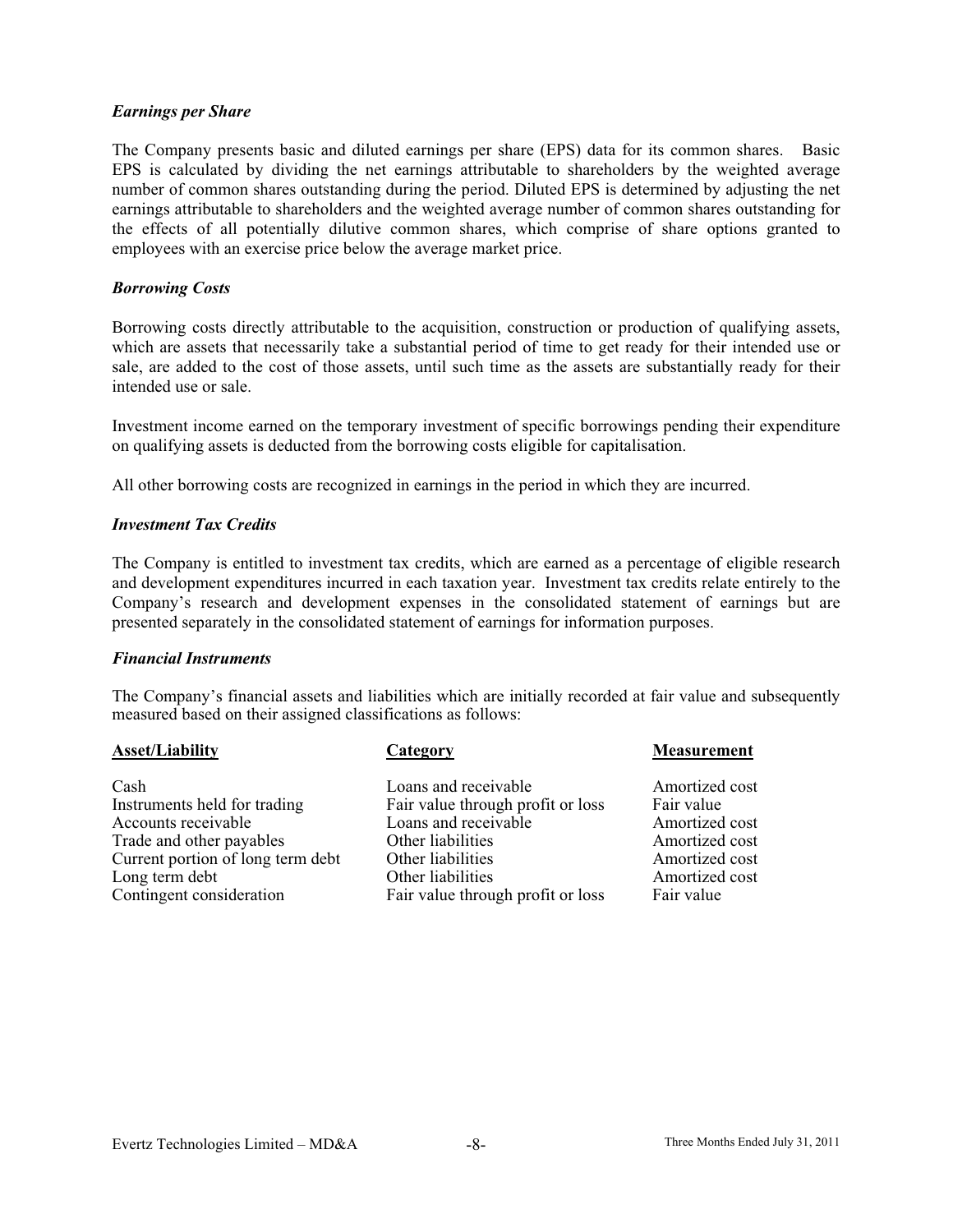## *Financial Assets*

All financial assets are initially measured at fair value, plus transaction costs, except for those financial assets classified as at fair value through profit or loss, which are initially measured at fair value.

Financial assets are classified into the following specific categories: financial assets "at fair value through profit or loss" (FVTPL), "held-to-maturity" investments, "available-for-sale" (AFS) financial assets and "loans and receivables". The classification depends on the nature and purpose of the financial assets and is determined at the time of initial recognition.

Financial assets at FVTPL are stated at fair value, with any gains or losses arising on re-measurement recognized in earnings.

Transaction costs in respect of financial instruments are fair value through profit or loss are recognized in earnings immediately. Transaction costs in respect of other financial instruments are included in the initial measurement of the financial instrument.

## *Impairment of financial assets*

Financial assets, other than those at FVTPL, are assessed for indicators of impairment at each reporting period. Financial assets are impaired where there is objective evidence that, as a result of one or more events that occurred after the initial recognition of the financial asset, the estimated future cash flows of the investment have been affected. For certain categories of financial assets, such as trade and other receivables, assets that are assessed not to be impaired individually are, in addition, assessed for impairment on a collective basis.

For financial assets carried at amortized cost, the amount of the impairment is the difference between the asset's carrying amount and the present value of estimated future cash flows, discounted at the financial asset's original effective interest rate.

The carrying amount of the financial asset is reduced by the impairment loss directly for all financial assets with the exception of trade receivables, where the carrying amount is reduced through the use of an allowance account. When a trade receivable is considered uncollectible, it is written off against the allowance account. Subsequent recoveries of amounts previously written off are credited against the allowance account. Changes in the carrying amount of the allowance account are recognized in earnings.

## *Financial liabilities and equity instruments issued by the Company*

Financial liabilities at FVTPL are stated at fair value, with any gains or losses arising on re-measurement recognized in earnings. The net gain or loss recognized in earnings incorporates any interest paid on the financial liability and is included in the "other income and expenses" line item in the interim condensed consolidated statements of earnings.

An equity instrument is any contract that evidences a residual interest in the assets of an entity after deducting all of its liabilities. Equity instruments issued by the Company are recognized at the proceeds received, net of direct issue costs.

Other financial liabilities, including long term debt, are initially measured at fair value, net of transaction costs. Other financial liabilities are subsequently measured at amortized cost using the effective interest method, with interest expense recognized on an effective yield basis.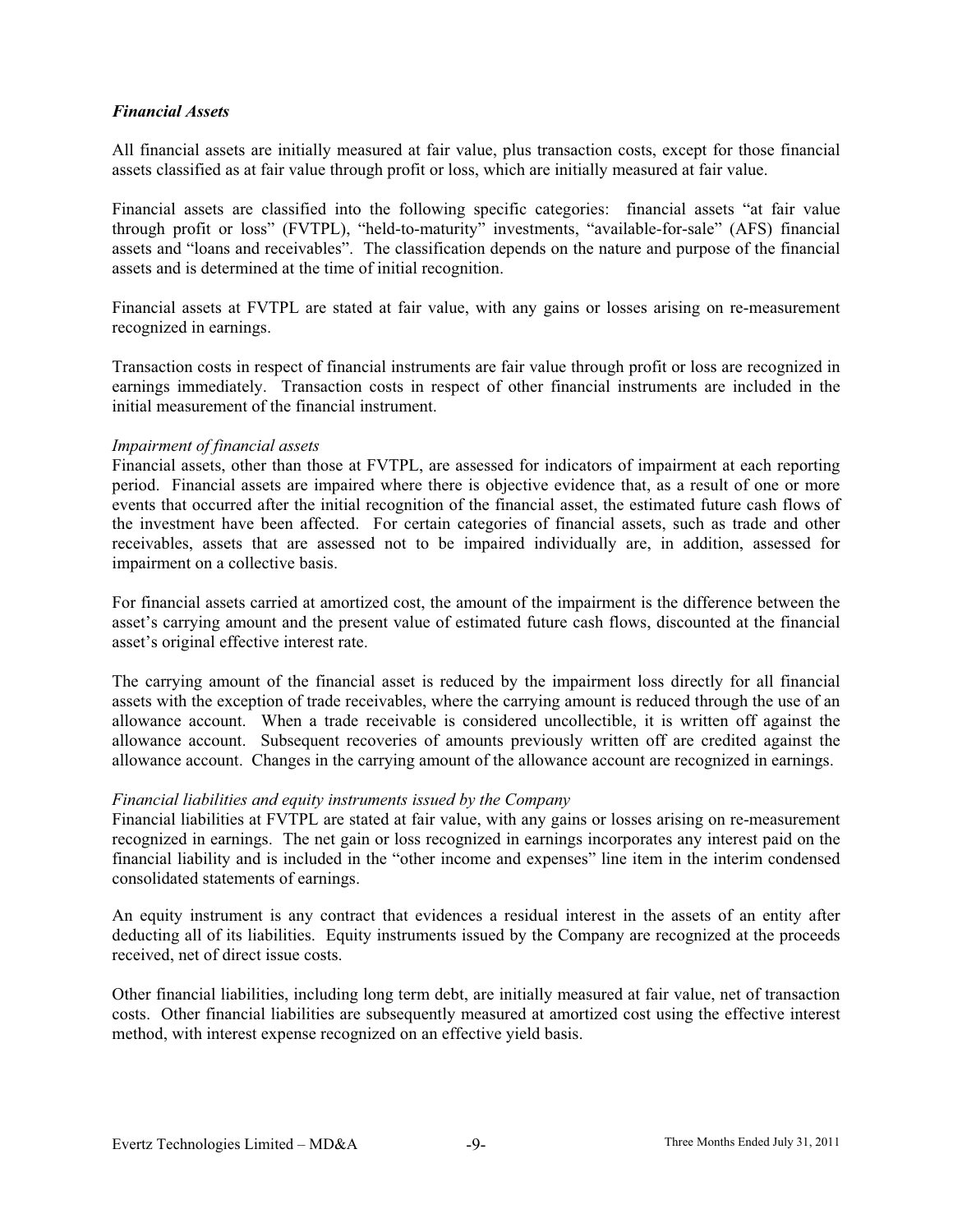## *Use of Estimates and Judgments*

The preparation of financial statements in conformity with IFRS requires management to make judgments, estimates and assumptions that affect the reported amounts of assets and liabilities and disclosure of contingent assets and liabilities at the date of the financial statements and the reported amounts of revenues and expenses during the year. Consequently, actual results could differ from those estimates. Those estimates and underlying assumptions are reviewed on an ongoing basis. Revisions to accounting estimates are recognized in the period in which the estimate is revised and in any future periods affected. Significant estimates include the determination of the allowance for doubtful accounts for trade receivables, provision for inventory obsolescence, the useful life of property, plant and equipment for depreciation, amortization and evaluation of net recoverable amount of property, plant and equipment, determination of fair value for share-based compensation, evaluating deferred income tax assets and liabilities, the determination of fair value of financial instruments and the likelihood of recoverability determination of implied fair value of goodwill and implied fair value of assets and liabilities for purchase price allocation purposes and goodwill impairment test purposes.

Significant items requiring the use of judgment in application of accounting policies and assumptions include the determination of the Canadian dollar as the functional currency, classification of financial instruments, classification of leases, degree of componentization applied when calculating amortization of property, plant and equipment, and identification of cash generating units for impairment testing purposes.

## *Operating Segments*

An operating segment is a component of the Company that engages in business activities from which it may earn revenues and incur expenses, including revenues and expenses that relate to transactions with any of the Company's other components. The Company reviewed its operations and determined that it operates a single reportable segment, the television broadcast equipment market. The single reportable operating segment derives its revenue from the sale of hardware and software solutions including related services, training and commissioning.

## **New and Revised IFRSs Issued but Not Yet Effective**

Following is a listing of amendments, revisions and new International Financial Reporting Standards (IFRSs) issued but not effective until annual periods beginning after May 1, 2012. Unless otherwise indicated, earlier application is permitted.

## *Financial Instruments*

IFRS 9 Financial instruments ("IFRS 9") was issued by the IASB on November 12, 2009 and will replace IAS 39 Financial Instruments: Recognition and Measurement ("IAS 39"). IFRS 9 uses a single approach to determine whether a financial asset is measured at amortized cost or fair value, replacing the multiple rules in IAS 39. The approach in IFRS 9 is based on how an entity manages its financial instruments in the context of its business model and the contractual cash flow characteristics of the financial assets. The new standard also requires a single impairment method to be used, replacing the multiple impairment methods in IAS 39. IFRS 9 is effective for annual periods beginning on or after January 1, 2013. The Company has not yet determined the impact of IFRS 9 on its financial statements.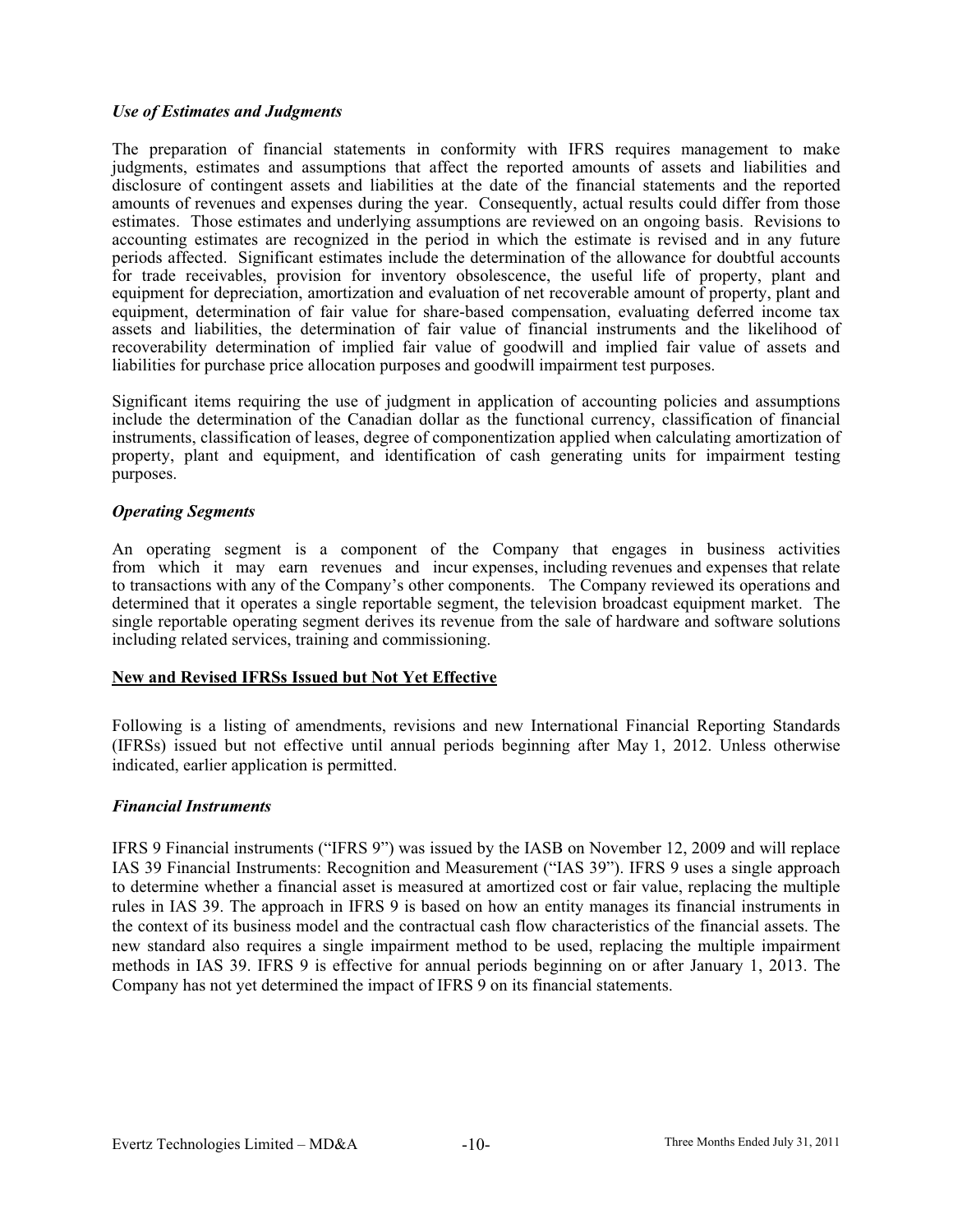## *Consolidated Financial Statements*

IFRS 10, *Consolidated Financial Statements* ("IFRS 10") establishes principles for the presentation and preparation of consolidated financial statements when an entity controls one or more other entities. IFRS 10 replaces the consolidation requirements in SIC-12, *Consolidation – Special Purpose Entities* and IAS 27, *Consolidated and Separate Financial Statements.* The Company has not yet determined the impact of IFRS 10 on its financial statements.

## *Joint Arrangements*

IFRS 11, *Joint Arrangements* ("IFRS 11") provides a more realistic reflection of joint arrangements by focusing on the rights and obligations of the arrangement, rather than its legal form as is currently the case. IFRS 11 replaces SIC-13, *Jointly Controlled Entities – Non-Monetary Contribution by Venturers*  and IAS 31, *Interests in Joint Ventures.* The Company has not yet determined the impact of IFRS 11 on its financial statements.

## *Disclosure of Interests in Other Entities*

IFRS 12, *Disclosure of Interests in Other Entities* ("IFRS 12") is a new and comprehensive standard on disclosure requirements for all forms of interests in other entities, including subsidiaries, joint arrangements, associates and unconsolidated structured entities. The Company has not yet determined the impact of IFRS 12 on its financial statements.

## *Fair Value Measurements*

IFRS 13, *Fair Value Measurements* ("IFRS 13") provides new guidance on fair value measurement and disclosure requirements. The Company has not yet determined the impact of IFRS 13 on its financial statements.

## *Income Taxes*

The amendments to IAS 12, *Income Taxes* ("IAS 12") relate to the measurement of deferred taxes for investment property carried at fair value. The Company has not yet determined the impact of the changes to IAS 12 on its financial statements.

## *Presentation of Financial Statements*

Amendments to IAS 1, *Presentation of Financial Statements* ("IAS 1"), which are effective for annual periods beginning on or after July 1, 2012, are to be applied retroactively. The amendments require that an entity present separately the items of other comprehensive income that may be reclassified to profit or loss in the future from those that would never be reclassified to profit or loss. The Company has not yet determined the impact of the changes to IAS 1 on its financial statements.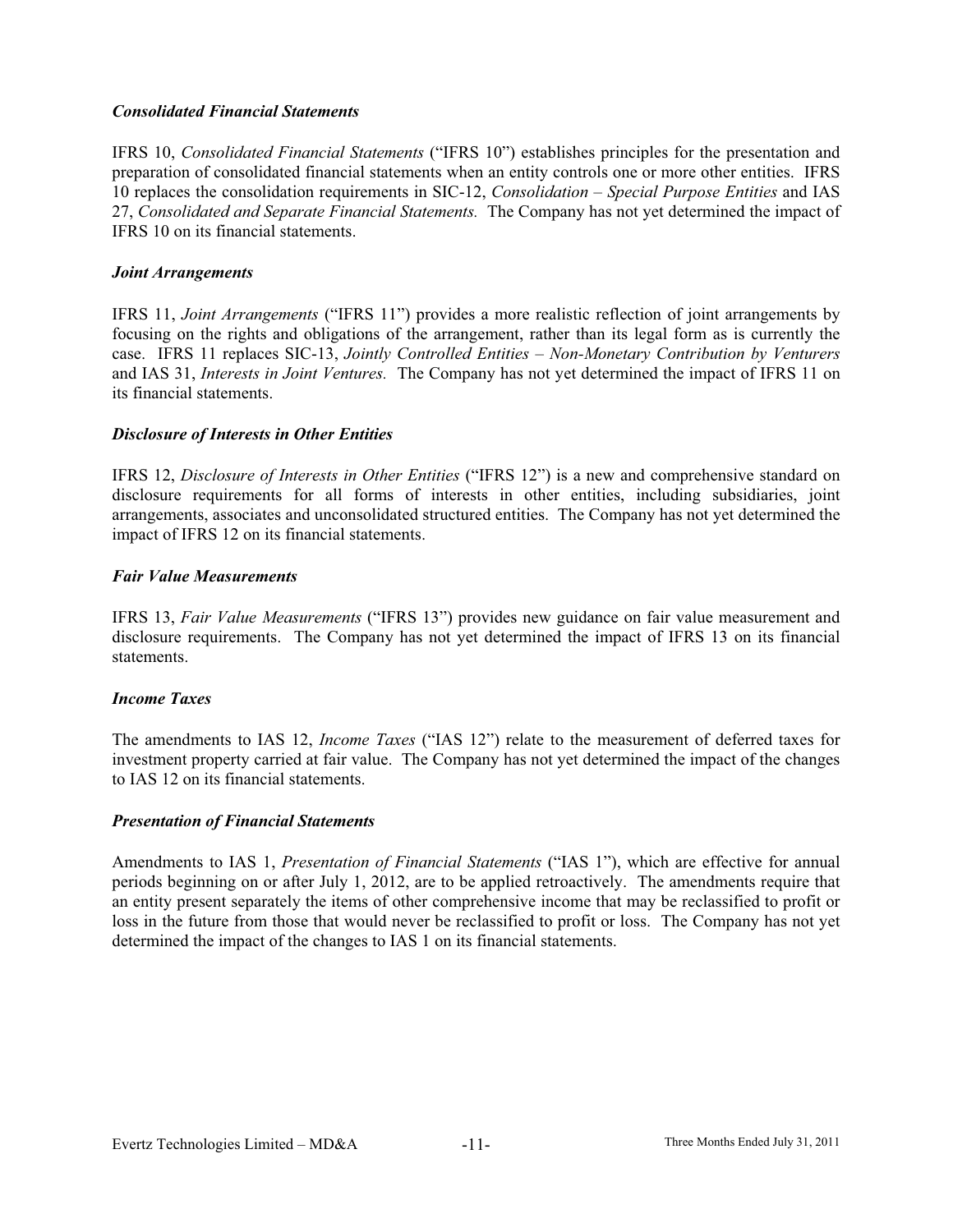## **QUARTER END HIGHLIGHTS**

Revenue increased by 2% for the first quarter ended July 31, 2011 when compared to the same period ended July 31, 2010.

Net earnings for the first quarter ended July 31, 2011 were \$17.6 million as compared to \$20.6 million for the first quarter ended July 31, 2010, a decrease of 14%. Fully-diluted earnings per share were \$0.23 for the first quarter ended July 31, 2011 as compared to \$0.28 for the first quarter ended July 31, 2010.

Gross margin during the first quarter ended July 31, 2011 was 57% as compared to 58.3% for the first quarter ended July 31, 2010.

Selling and administrative expenses for the first quarter ended July 31, 2011 was \$10.4 million compared to the first quarter ended July 31, 2010 of \$8.2 million. As a percentage of revenue, selling and administrative expenses totaled 14% for the first quarter ended July 31, 2011 as opposed to 11% for the first quarter ended July 31, 2010.

Research and development ("R&D") expenses increased in the first quarter ended July 31, 2011 by \$2.3 million or approximately 28.6% compared to the first quarter ended July 31, 2010.

Cash and instruments held for trading were \$180.0 million and working capital was 320.4 million as at July 31, 2011 as compared to cash and instruments held for trading of \$192.0 million and working capital of \$326.0 million as at April 30, 2011.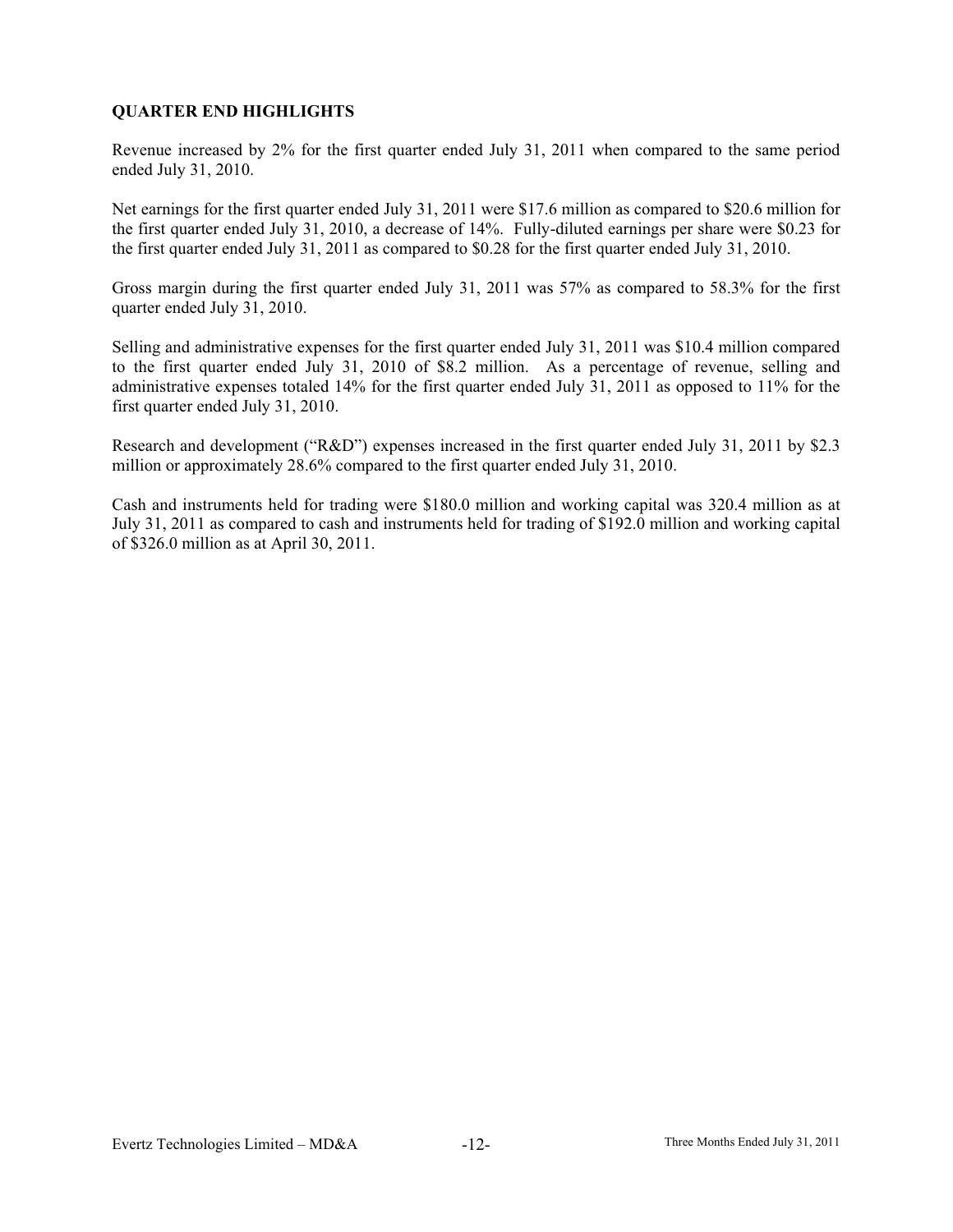## **Selected Consolidated Financial Information**

(in thousands of dollars except earnings per share and share data)

|                                                       | Three months ended     | Three months ended      |
|-------------------------------------------------------|------------------------|-------------------------|
|                                                       | <b>July 31, 2011</b>   | <b>July 31, 2010</b>    |
| Revenue                                               | \$<br>75,128           | \$<br>73,816            |
| Cost of goods sold                                    | 32,281                 | 30,818                  |
| Gross margin                                          | 42,847                 | 42,998                  |
| Expenses                                              |                        |                         |
| Selling and administrative                            | 10,382                 | 8,194                   |
| General                                               | 1,309                  | 1,432                   |
| Research and development                              | 10,319                 | 8,022                   |
| Investment tax credits                                | (2, 282)               | (2,005)                 |
| Foreign exchange gain                                 | (343)                  | (587)                   |
|                                                       | 19,385                 | 15,056                  |
| Earnings before undernoted                            | 23,462                 | 27,942                  |
| Finance income                                        | 423                    | 238                     |
| Finance costs                                         | (51)                   | (31)                    |
| Other income and expenses                             | 17                     | 713                     |
| Earnings before income taxes                          | 23,851                 | 28,862                  |
| Provision for (recovery of) income taxes              |                        |                         |
| Current                                               | 7,355                  | 9,479                   |
| Deferred                                              | (1, 128)               | (1,167)                 |
|                                                       | 6,227                  | 8,312                   |
| Net earnings for the period                           | 17,624                 | 20,550                  |
| Net earnings attributable to non-controlling interest | 97                     | 142                     |
| Net earnings attributable to shareholders             | 17,527                 | 20,408                  |
| Net earnings for the period                           | \$<br>17,624           | \$<br>20,550            |
| Earnings per share                                    |                        |                         |
| <b>Basic</b>                                          | \$<br>0.23             | \$<br>0.28              |
| Diluted                                               | \$<br>0.23             | \$<br>0.28              |
| <b>Consolidated Balance Sheet Data</b>                |                        |                         |
|                                                       | As at<br>July 31, 2011 | As at<br>April 30, 2011 |
| Cash and instruments held for trading                 | \$<br>179,985          | \$<br>192,025           |
| Inventory                                             | \$<br>105,360          | \$<br>106,422           |
| Working capital                                       | \$<br>320,370          | \$<br>326,029           |
| Total assets                                          | \$<br>408,483          | \$<br>410,511           |
| Shareholders' equity                                  | \$<br>366,638          | \$<br>372,209           |
| Number of common shares outstanding:                  |                        |                         |
| Basic                                                 | 73,513,486             | 74,470,606              |
| Fully-diluted                                         | 77,036,136             | 78,577,206              |
| Weighted average number of shares outstanding:        |                        |                         |
| Basic                                                 | 74,760,948             | 73,989,997              |
| Fully-diluted $1$                                     | 74,909,807             | 74,879,139              |

Note:

<sup>(1)</sup> Based on weighted average number of Common Shares outstanding as calculated under the requirements of IAS 33 "Earnings per Share".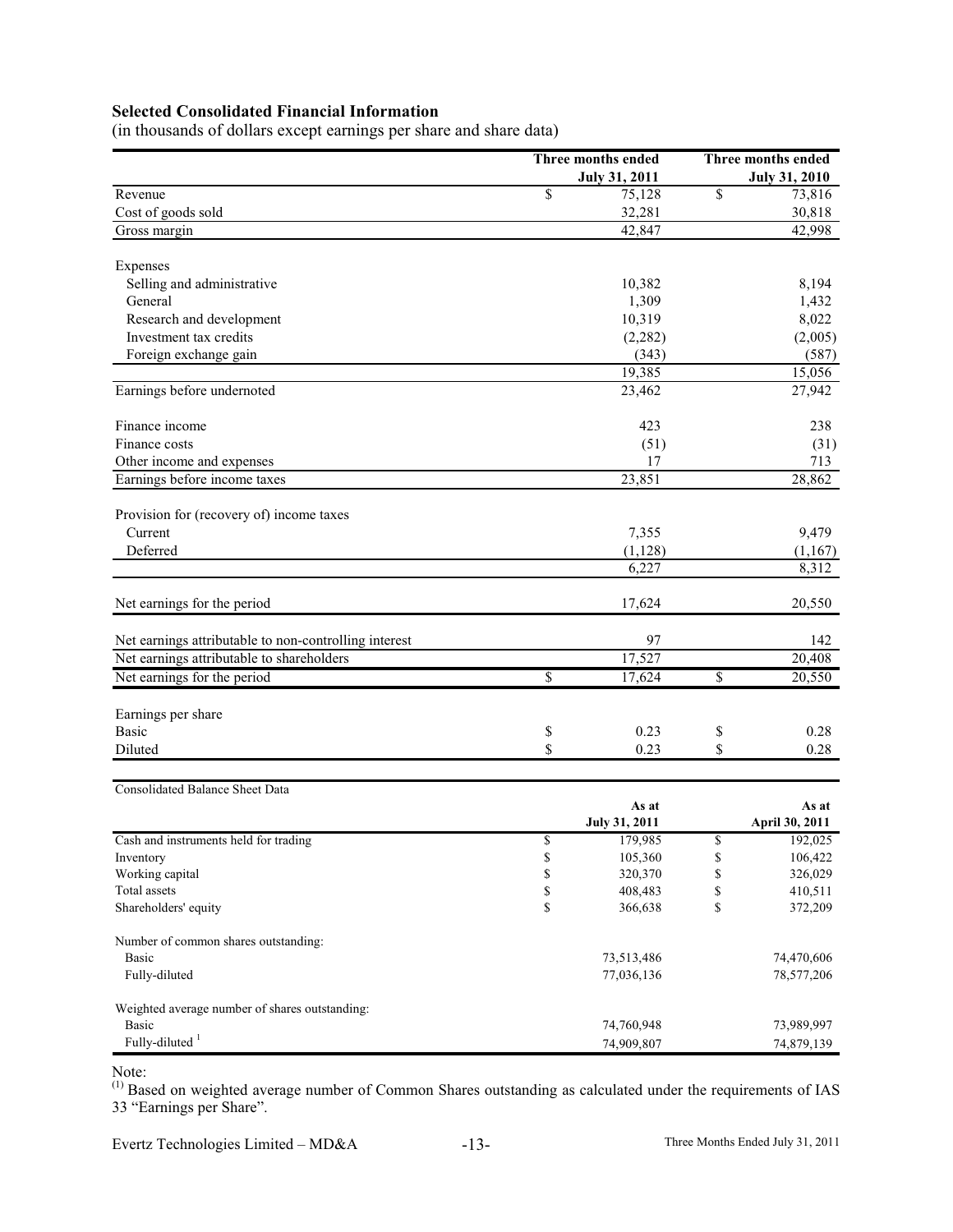|                                                       | Three months ended |                      |               | Three months ended   |
|-------------------------------------------------------|--------------------|----------------------|---------------|----------------------|
|                                                       |                    | <b>July 31, 2011</b> |               | <b>July 31, 2010</b> |
| Revenue                                               |                    | 100.0%               |               | $100.0\%$            |
| Cost of goods sold                                    |                    | 43.0%                |               | 41.7%                |
| Gross margin                                          |                    | 57.0%                |               | 58.3%                |
| Expenses                                              |                    |                      |               |                      |
| Selling and administrative                            |                    | 13.8%                |               | $11.1\%$             |
| General                                               |                    | 1.8%                 |               | 1.9%                 |
| Research and development                              |                    | 13.7%                |               | 10.9%                |
| Investment tax credits                                |                    | $(3.0\%)$            |               | $(2.7\%)$            |
| Foreign exchange gain                                 |                    | $(0.5\%)$            |               | $(0.9\%)$            |
|                                                       |                    | 25.8%                |               | 20.4%                |
| Earnings before undernoted                            |                    | 31.2%                |               | 37.9%                |
| Finance income                                        |                    | 0.6%                 |               | $0.3\%$              |
| Finance costs                                         |                    | $(0.1\%)$            |               | $0.0\%$              |
| Other income and expenses                             |                    | $0.0\%$              |               | 1.0%                 |
| Earnings before income taxes                          |                    | 31.7%                |               | 39.1%                |
| Provision for (recovery) of income taxes              |                    |                      |               |                      |
| Current                                               |                    | 9.8%                 |               | 12.8%                |
| Deferred                                              |                    | $(1.5\%)$            |               | $(1.6\%)$            |
|                                                       |                    | 8.3%                 |               | 11.2%                |
| Net earnings for the period                           |                    | 23.5%                |               | 27.8%                |
| Net earnings attributable to non-controlling interest |                    | 0.1%                 |               | $0.2\%$              |
| Net earnings attributable to shareholders             |                    | 23.3%                |               | 27.6%                |
| Net earnings for the period                           |                    | 23.5%                |               | 27.8%                |
| Earnings per share:                                   |                    |                      |               |                      |
| <b>Basic</b>                                          | \$                 | 0.23                 | \$            | 0.28                 |
| Diluted                                               | \$                 | 0.23                 | <sup>\$</sup> | 0.28                 |

# **Consolidated Statement of Operations Data**

(in thousands of dollars except earnings per share and share data)

## **REVENUE AND EXPENSES**

## *Revenue*

The Company generates revenue principally from the sale of its broadcast equipment solutions to content creators, broadcasters, specialty channels and television service providers.

The Company markets and sells its products and services through both direct and indirect sales strategies. The Company's direct sales efforts focus on large and complex end-user customers. These customers have long sales cycles typically ranging from four to eight months before an order may be received by the Company for fulfillment.

The Company monitors revenue performance in two main geographic regions: (i) United States/Canada and (ii) International.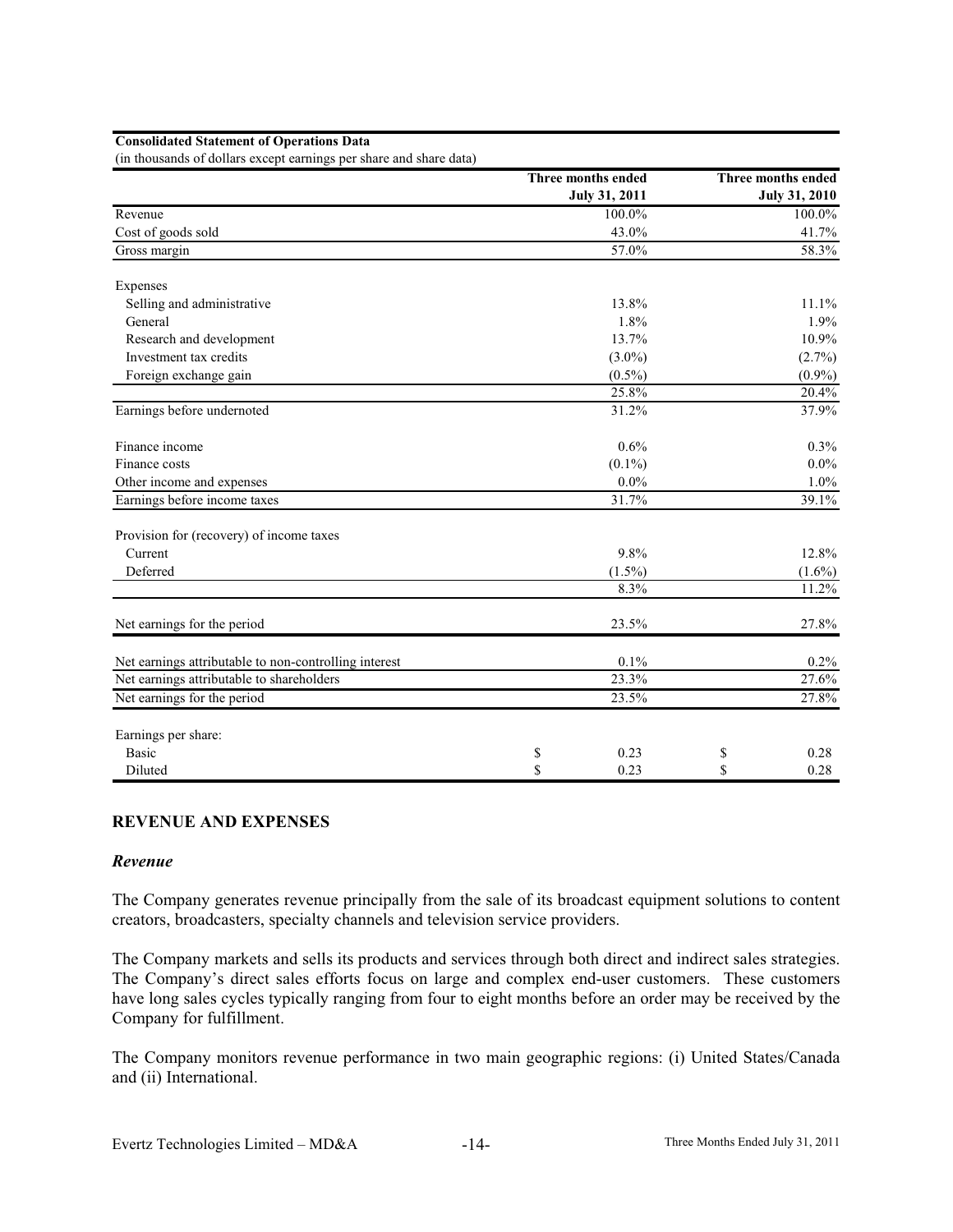The Company currently generates approximately 60% of its revenue in the United States/Canada. The Company recognizes the opportunity to more aggressively target markets in other geographic regions and intends to invest in personnel and infrastructure in those markets.

While a significant portion of the Company's expenses are denominated in Canadian dollars, the Company collects substantially all of its revenues in currencies other than the Canadian dollar and therefore has significant exposure to fluctuations in foreign currencies, in particular the US dollar. Approximately 65- 75% of the Company's revenues are denominated in US dollars.

| (In thousands of Canadian dollars) | Three months ended<br>July 31, 2011 | Three months ended<br><b>July 31, 2010</b> | % Increase<br>(Decrease) |
|------------------------------------|-------------------------------------|--------------------------------------------|--------------------------|
| United States/Canada               | 45.331                              | 42,646                                     | $6\%$                    |
| International                      | 29.797                              | 31.170                                     | (4%)                     |
|                                    | 75.128                              | 73.816                                     | $2\%$                    |

## *Revenue*

Total revenue for the first quarter ended July 31, 2011 were \$75.1 million, an increase of 2% or \$1.3 million as compared to revenue of \$73.8 million for the first quarter ended July 31, 2010.

Revenue in the United States/Canada region increased to \$45.3 million for the first quarter ended July 31, 2011, an increase of 6% or \$2.7 million as compared to revenue of \$42.6 million for the first quarter ended July 31, 2010.

Revenue in the International region decreased to \$29.8 million for the first quarter ended July 31, 2011, a decrease of 4% or \$1.4 million as compared to revenue of \$31.2 million for the first quarter ended July 31, 2010.

## *Cost of Sales*

Cost of sales consists primarily of costs of manufacturing and assembly of products. A substantial portion of these costs is represented by components and compensation costs for the manufacture and assembly of products. Cost of sales also includes related overhead, certain depreciation, final assembly, quality assurance, inventory management and support costs. Cost of sales also includes the costs of providing services to clients, primarily the cost of service-related personnel.

## *Gross Margin*

| (In thousands of Canadian dollars) | Three months ended<br>July 31, 2011 | Three months ended<br>July 31, 2010 | % Increase<br>(Decrease) |
|------------------------------------|-------------------------------------|-------------------------------------|--------------------------|
| Gross margin                       | 42.897                              | 42,998                              | $\overline{\phantom{0}}$ |
| Gross margin % of sales            | 57.0%                               | 58.3%                               |                          |

Gross margin for the first quarter ended July 31, 2011 was \$42.9 million, compared to \$43.0 million for the first quarter ended July 31, 2010. As a percentage of revenue, the gross margin was 57.0% for the first quarter ended July 31, 2011, as compared to 58.3% for the first quarter ended July 31, 2010.

Gross margins vary depending on the product mix, geographic distribution and competitive pricing pressures. For the first quarter ended July 31, 2011 the gross margin, as a percentage of revenue, was in the Company's projected range. The pricing environment continues to be very competitive with substantial discounting by our competition.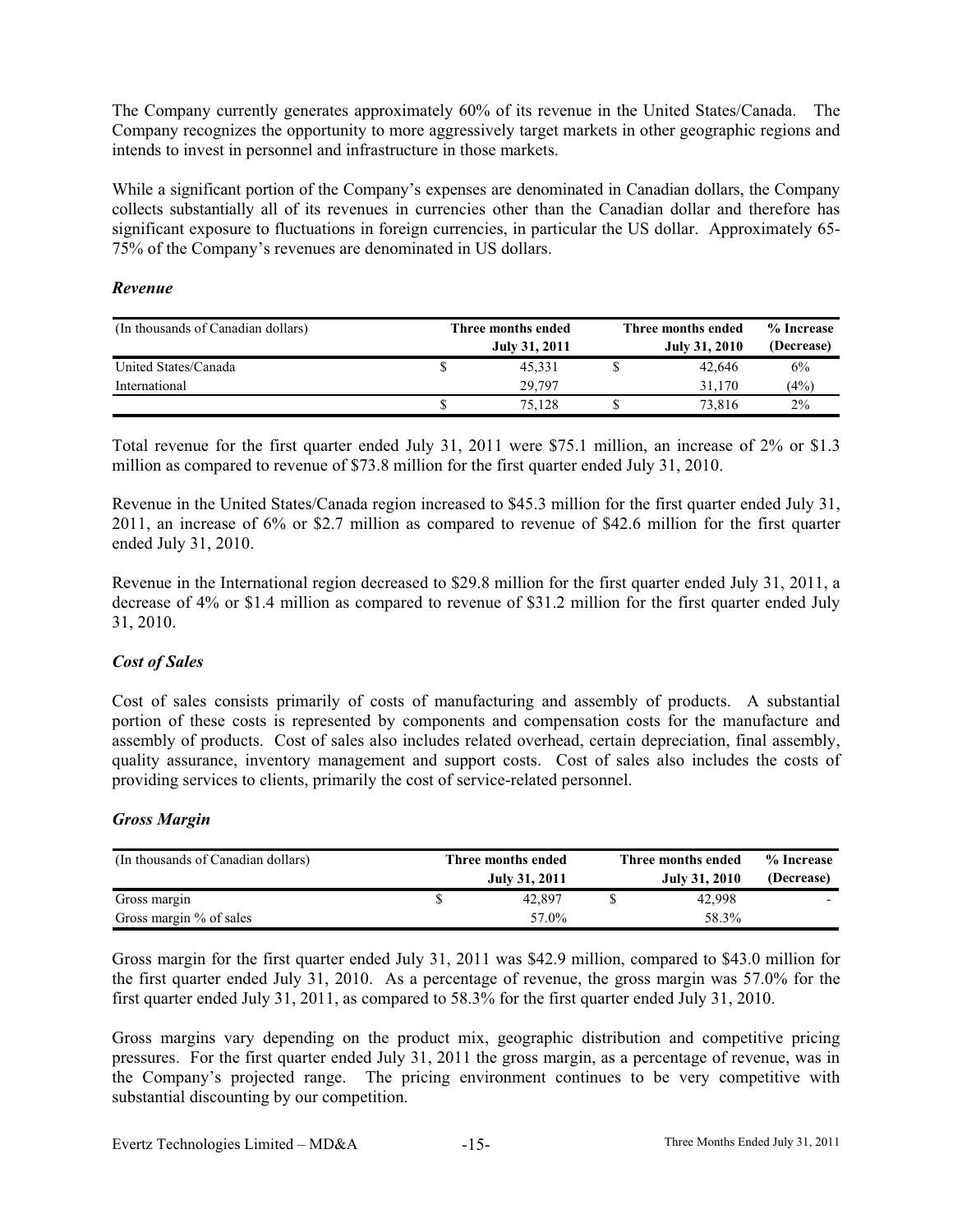The Company expects that it will continue to experience competitive pricing pressures. The Company continually seeks to build its products more efficiently and enhance the value of its product and service offerings in order to reduce the risk of declining gross margin associated with the competitive environment.

## *Operating Expenses*

The Company's operating expenses consist of: (i) selling, administrative and general; (ii) research and development and (iii) foreign exchange.

Selling expenses primarily relate to remuneration of sales and technical personnel. Other significant cost components include trade show costs, advertising and promotional activities, demonstration material and sales support. Selling and administrative expenses relate primarily to remuneration costs of related personnel, legal and professional fees, occupancy and other corporate and overhead costs. The Company also records certain depreciation amortization and share based compensation charges as general expenses. For the most part, selling, administrative and general expenses are fixed in nature and do not fluctuate directly with revenue. The Company's selling expenses tend to fluctuate in regards to the timing of trade shows, sales activity and sales personnel.

The Company invests in research and development to maintain its position in the markets it currently serves and to enhance its product portfolio with new functionality and efficiencies. Although the Company's research and development expenditures do not fluctuate directly with revenues, it monitors this spending in relation to revenues and adjusts expenditures when appropriate. Research and development expenditures consist primarily of personnel costs and material costs. Research and development expenses are presented on a gross basis (without deduction of research and development tax credits). Research and development tax credits associated with research and development expenditures are shown separately under research and development tax credits.

## *Selling and Administrative*

| (In thousands of Canadian dollars)    | Three months ended | Three months ended | % Increase    |            |
|---------------------------------------|--------------------|--------------------|---------------|------------|
|                                       | July 31, 2011      |                    | July 31, 2010 | (Decrease) |
| Selling and administrative            | 10.382             |                    | 8.194         | 27%        |
| Selling and administrative % of sales | 13.8%              |                    | 11.1%         |            |

Selling and administrative expenses excludes stock based compensation, operation of non-production property, plant and equipment, and amortization of intangibles. Selling and administrative expenses for the first quarter ended July 31, 2011 were \$10.4 million or 13.8% of revenue as compared to selling and administrative expenses of \$8.2 million or 11.1% of revenue for the first quarter ended July 31, 2010.

The increase for the period was the result of general increases to selling expenses, general overhead increases and the inclusion of our December 2010 business acquisition.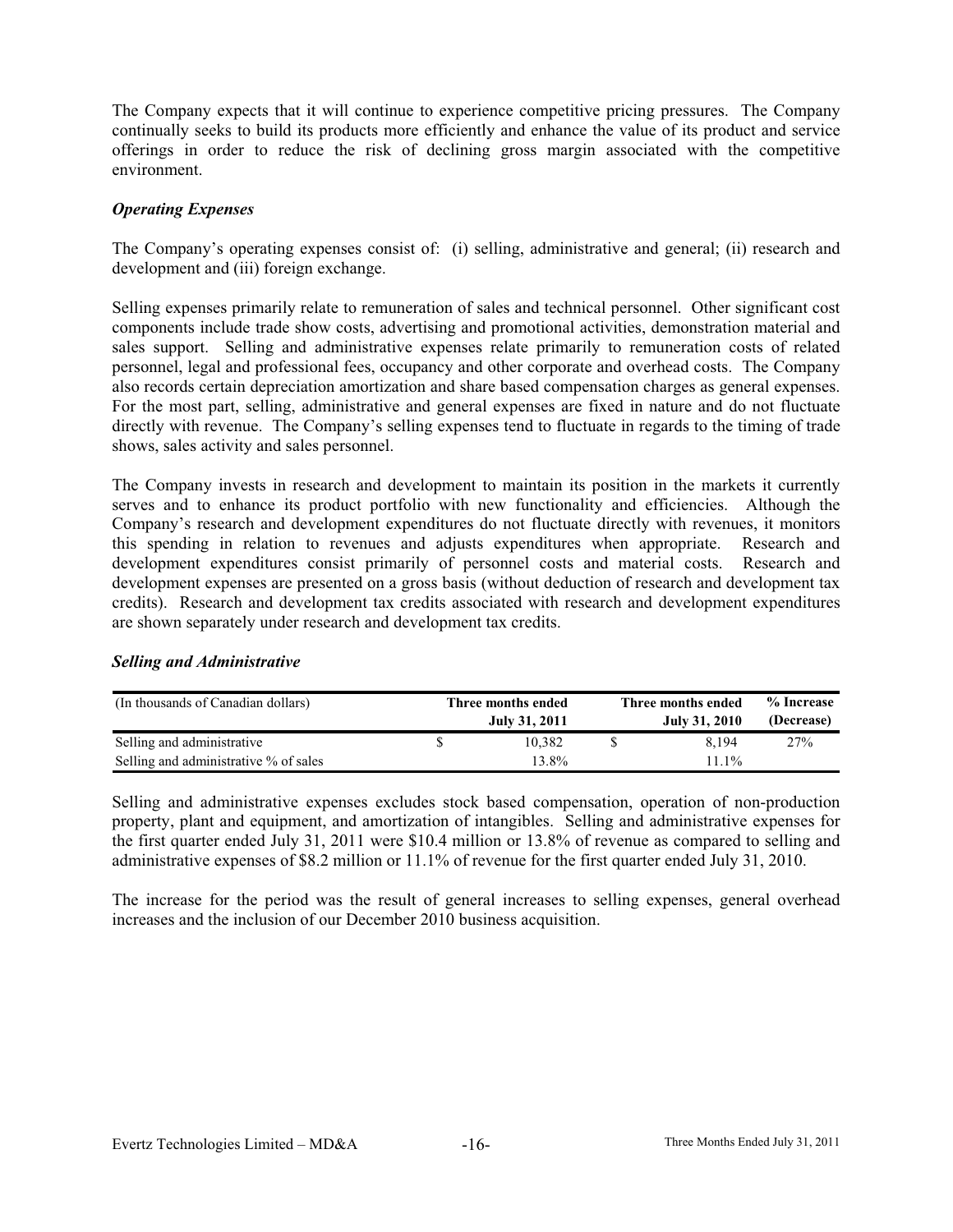## *Research and Development (R&D)*

| (In thousands of Canadian dollars)  | Three months ended<br><b>July 31, 2011</b> | Three months ended<br><b>July 31, 2010</b> | % Increase<br>(Decrease) |
|-------------------------------------|--------------------------------------------|--------------------------------------------|--------------------------|
| Research and development expenses   | 10.319                                     | 8.022                                      | 29%                      |
| Research and development % of sales | $13.7\%$                                   | 10.9%                                      |                          |

For the first quarter ended July 31, 2011, gross R&D expenses increased to \$10.3 million, an increase of 28.6% or \$2.3 million as compared to an expense of \$8.0 million for the first quarter ended July 31, 2010.

The increase for the period ended July 31, 2011 was predominantly a result of planned growth of R&D personnel and corresponding increases in materials and prototypes as well as the inclusion of our December 2010 business acquisition.

## *Foreign Exchange*

For the first quarter ended July 31, 2011, the foreign exchange gain was \$0.3 million as compared to a foreign exchange gain for the same period ended July 31, 2010 of \$0.6 million.

## *Finance Income Costs and Other Income*

For the first quarter ended July 31, 2011, finance income, costs and other income netted to a gain of \$0.4 million of which the majority relates to interest income of \$0.4 million.

## **LIQUIDITY AND CAPITAL RESOURCES**

| Liquidity and Capital Resources               |    |                      |                       |         |  |  |
|-----------------------------------------------|----|----------------------|-----------------------|---------|--|--|
| (in thousands of dollars except ratios)       |    | As at                |                       | As at   |  |  |
| Key Balance Sheet Amounts and Ratios:         |    | <b>July 31, 2011</b> | <b>April 30, 2011</b> |         |  |  |
|                                               |    |                      |                       |         |  |  |
| Cash and instruments held for trading         | \$ | 179,985              | S                     | 192,025 |  |  |
| Working capital                               | \$ | 320,370              | \$                    | 326,029 |  |  |
| Long-term assets                              | \$ | 55,574               | S                     | 57,318  |  |  |
| Long-term debt                                | S  | 2,348                | \$                    | 2,493   |  |  |
| Days sales outstanding in accounts receivable |    | 76                   |                       | 62      |  |  |

| Statement of Cash Flow Summary                                   | Three months ended | Three months ended |
|------------------------------------------------------------------|--------------------|--------------------|
|                                                                  | July 31, 2011      | July 31, 2010      |
| Operating activities                                             | 12.550             | 11,798             |
| Investing activities                                             | 3,491              | (757)              |
| Financing activities                                             | (23,926)           | (6,140)            |
| Net (decrease) increase in cash and instruments held for trading | (7,890)            | 5,090              |

## *Operating Activities*

For the first quarter ended July 31, 2011, the Company generated cash from operations of \$12.6 million, compared to \$11.8 million for the first quarter ended July 31, 2010. Excluding the effects of the changes in non-cash working capital, the Company generated cash from operations of \$19.1 million for the first quarter ended July 31, 2011, compared to \$21.6 million for the first quarter ended July 31, 2010.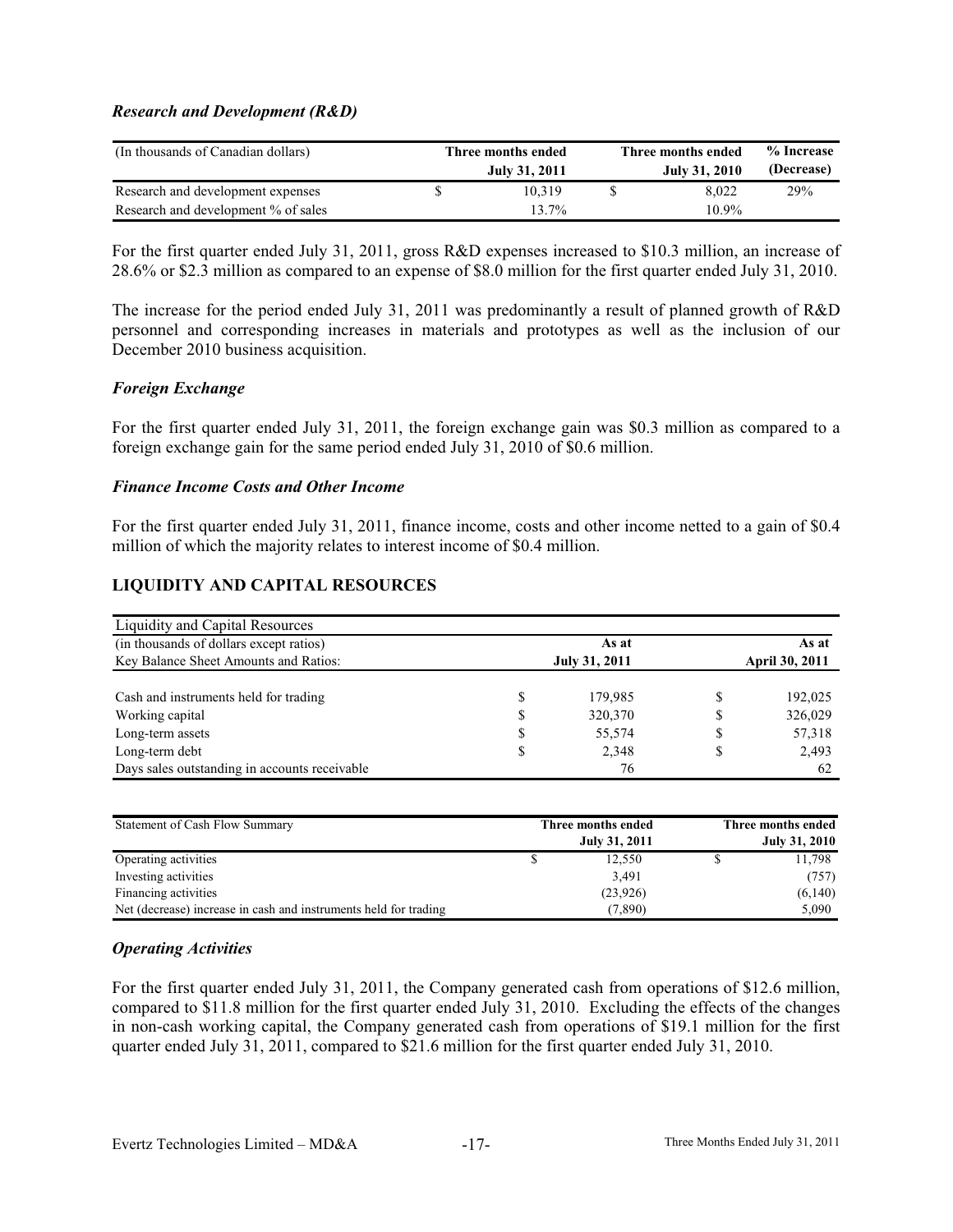## *Investing Activities*

The Company generated cash from investing activities of \$3.5 million for the first quarter ended July 31, 2011 which was predominantly the sale of instruments held for trading of \$4.1 million offset by the acquisition of capital assets of \$0.7 million, compared to cash used of \$0.8 million for the first quarter ended July 31, 2010.

## *Financing Activities*

For the first quarter ended July 31, 2011, the Company used cash from financing activities of \$23.9 million, which was principally driven by a repurchase of capital stock costing \$19.7 million, dividends paid of \$9.4 million and offset by the issuance of capital stock pursuant to the Company Stock Option Plan of \$5.3 million.

## **WORKING CAPITAL**

As at July 31, 2011, the Company had cash and instruments held for trading of \$180.0 million, compared to \$192.0 million at April 30, 2011.

The Company had working capital of \$320.4 million as at July 31, 2011 compared to \$326.0 million as at April 30, 2011.

The Company believes that the current balance in cash and instruments held for trading plus future cash flow from operations will be sufficient to finance growth and related investment and financing activities in the foreseeable future.

Days sales outstanding in accounts receivable were 76 days at July 31, 2011 as compared to 61 for July 31, 2010.

## **SHARE CAPITAL STRUCTURE**

Authorized capital stock consists of an unlimited number of common and preferred shares.

|                                       | As at<br><b>July 31, 2011</b> | As at<br><b>April 30, 2011</b> |
|---------------------------------------|-------------------------------|--------------------------------|
| Common shares                         | 73,513,486                    | 74,470,606                     |
| Stock options granted and outstanding | 3,522,650                     | 4,106,600                      |

## **FINANCIAL INSTRUMENTS**

The Company's financial instruments consist of cash, instruments held for trading, accounts receivable and accounts payable and accrued liabilities and long term debt. Unless otherwise noted, it is management's opinion that the Company is not exposed to significant interest or credit risks arising from these financial instruments. The Company estimates that except for instruments held for trading, the fair value of these instruments approximate the carrying values due to their short-term nature.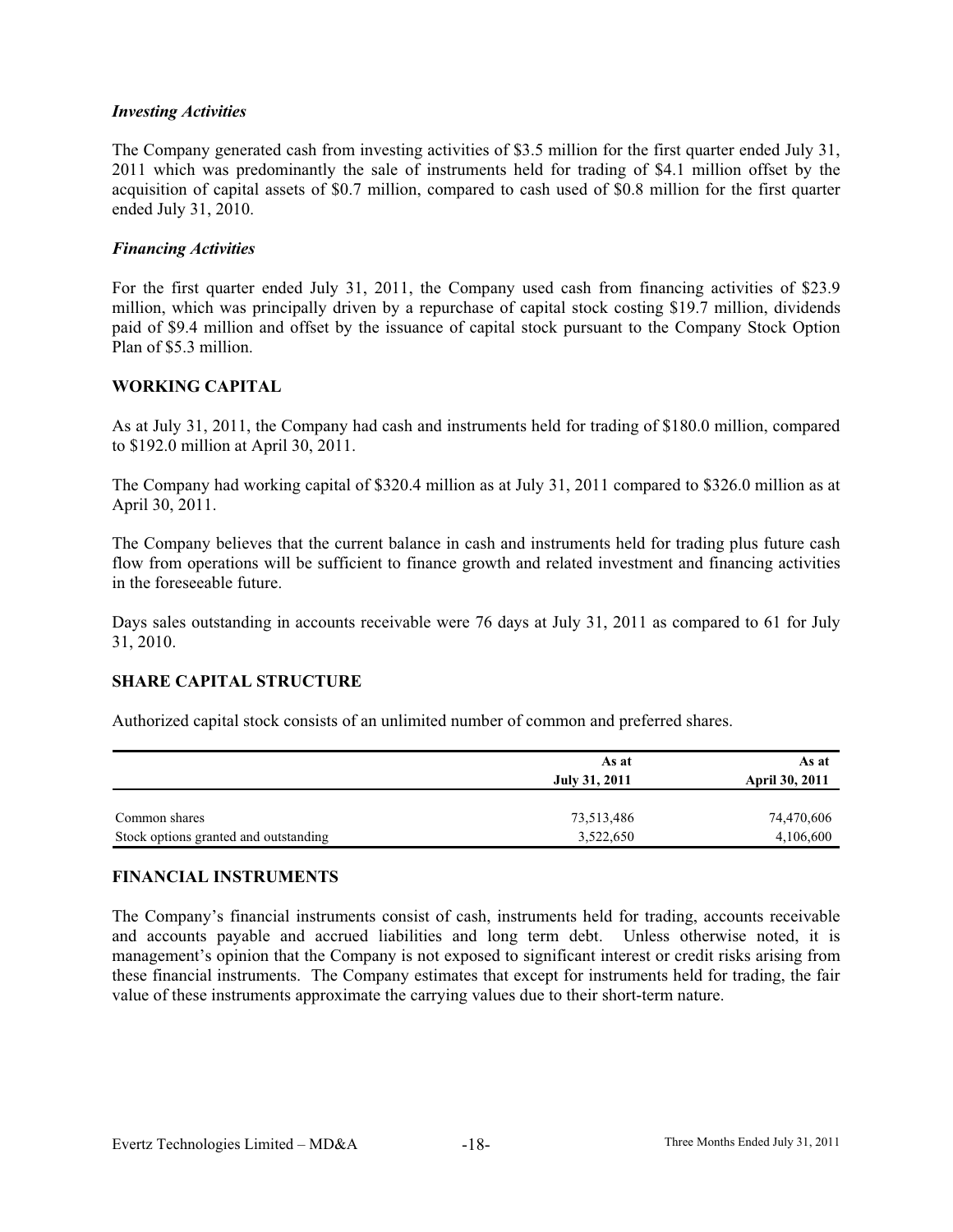## *Fair values and classification of financial instruments:*

The following summarizes the significant methods and assumptions used in estimating the fair values of financial instruments:

- I. The fair values of instruments held for trading are determined by the quoted market values for each of the investments in an active market at the reporting date. Gains and losses are included in interest and other income.
- II. The carrying amounts of cash, accounts receivable, accounts payable and accrued liabilities approximate their fair value due to the short-term nature of these financial instruments.

The Company invests in marketable securities that are traded in an active market. Generally the investment is limited to no more than 15% of the total cash and instruments held for trading.

## **ONTRACTUAL OBLIGATIONS C**

The following table sets forth the Company's contractual obligations as at July 31, 2011:

|                      | Payments Due by Period |  |                  |    |           |  |           |            |       |  |  |  |  |
|----------------------|------------------------|--|------------------|----|-----------|--|-----------|------------|-------|--|--|--|--|
| (In thousands)       | Total                  |  | Less than 1 Year |    | 2-3 Years |  | 4-5 Years | Thereafter |       |  |  |  |  |
| Operating leases     | 19.295                 |  | 3.183            | \$ | 5.756     |  | 4.734     |            | 5.622 |  |  |  |  |
| Other long-term debt | 2.782                  |  | 434              | S  | 809       |  | 582       |            | 957   |  |  |  |  |
|                      | 22,077                 |  | 3.617            |    | 6.565     |  | 5.316     |            | 6.579 |  |  |  |  |

## **OFF-BALANCE SHEET FINANCING**

The Company does not have any off-balance sheet arrangements.

## **ELATED PARTY TRANSACTIONS R**

In the normal course of business, we may enter into transactions with related parties. These transactions occur under market terms consistent with the terms of transactions with unrelated arms-length third parties. The Company continues to lease a premise from a company in which two shareholders' each indirectly hold a 10% interest, continues to lease a facility from a company in which two shareholders each indirectly hold a 20% interest, continues to lease a facility for manufacturing where two shareholders indirectly own 100% interest, continues to lease a facility from a company in which two shareholders each indirectly own a 35% interest and continues to lease a facility with a director who indirectly owns 100%.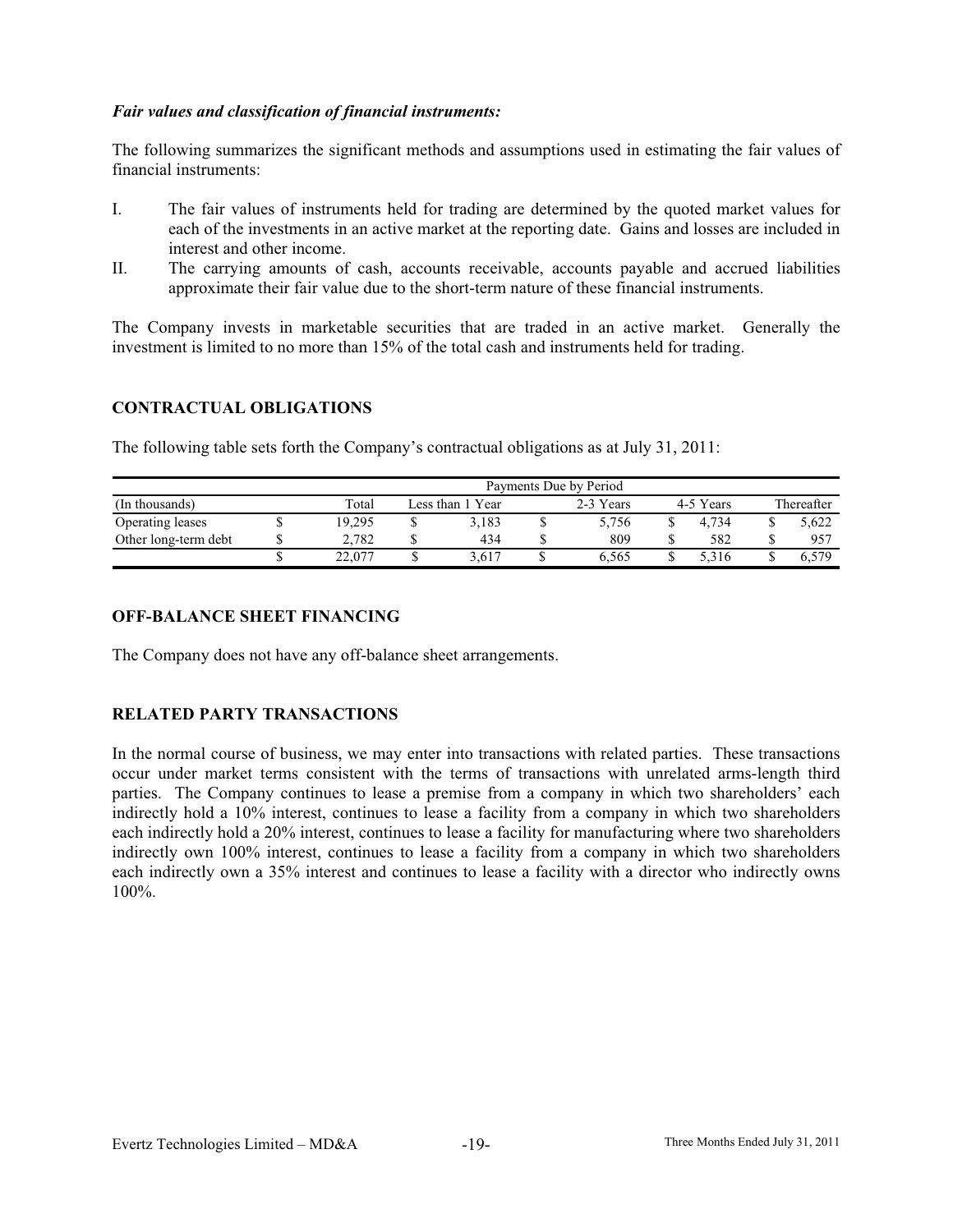## **SELECTED CONSOLIDATED QUARTERLY FINANCIAL INFORMATION**

The following table sets out selected consolidated financial information for each of the eight quarters ended July 31, 2011. In the opinion of management, this information has been prepared on the same basis as the audited consolidated financial statements. The operating results for any quarter should not be relied upon as any indication of results for any future period.

|                            |    |             |    |                  |          |             | <b>Ouarter Ending</b> |          |                  |                 |          |          |                 |          |                 |
|----------------------------|----|-------------|----|------------------|----------|-------------|-----------------------|----------|------------------|-----------------|----------|----------|-----------------|----------|-----------------|
| (In thousands)             |    |             |    | 2011             |          |             | 2010                  |          |                  |                 |          |          |                 |          | 2009            |
|                            |    | <b>IFRS</b> |    | <b>IFRS</b>      |          | <b>IFRS</b> | <b>IFRS</b>           |          | <b>IFRS</b>      | <b>CDN GAAP</b> |          |          | <b>CDN GAAP</b> |          | <b>CDN GAAP</b> |
| (Unaudited)                |    | July 31     |    | Apr $30$         |          | Jan 31      | Oct 31                |          | July 31          |                 | Apr $30$ |          | Jan 31          |          | Oct 31          |
| <b>Sales</b>               |    | \$75,128    |    | \$69,043         |          | \$84,073    | \$82,327              |          | \$73,816         |                 | \$75,285 |          | \$66,165        |          | \$72,984        |
| Cost of goods sold         |    | 32,281      |    | 30,055           |          | 35,389      | 34,688                |          | 30,818           |                 | 31,860   |          | 28,387          |          | 30,630          |
| Gross margin               |    | \$42,847    |    | \$38,988         |          | \$48,684    | \$47,639              |          | \$42,998         |                 | \$43,425 |          | \$37,778        |          | \$42,354        |
| Operating expenses         |    | 19,385      |    | 22,955<br>19,639 |          |             | 16,517                |          | 15,056<br>20,597 |                 |          | 19,063   |                 |          | 17,414          |
| Earnings from operations   |    | \$23,462    |    | \$16,033         | \$29,045 |             | \$31,122              | \$27,942 |                  | \$22,828        |          | \$18,715 |                 | \$24,940 |                 |
| Non-operating income (exp) |    | 389         |    | 1,160            |          | 4,095       | (1,973)               |          | 920              | 1,441           |          | (1,622)  |                 | 298      |                 |
| Earnings before taxes      |    | \$23,851    |    | \$17,193         |          | \$33,140    | \$29,149              | \$28,862 |                  |                 | \$24,269 | \$17,093 |                 | \$25,238 |                 |
| Net earnings               |    | \$17,527    |    | \$12,219         |          | \$24,352    | \$20,735              |          | \$20,408         |                 | \$15,253 |          | \$11,660        |          | \$17,512        |
| Net earnings per share:    |    |             |    |                  |          |             |                       |          |                  |                 |          |          |                 |          |                 |
| Basic                      | \$ | 0.23        | \$ | 0.17             | \$       | 0.33        | \$<br>0.28            | \$       | 0.28             | \$              | 0.21     | \$       | 0.16            | S        | 0.24            |
| Diluted                    | \$ | 0.23        | \$ | 0.16             | \$       | 0.33        | \$<br>0.28            | \$       | 0.28             | \$              | 0.21     | \$       | 0.16            |          | 0.23            |
| Dividends per share:       | S  | 0.12        | S  | 0.10             | \$       | 0.10        | \$<br>0.10            | S        | 0.08             | \$              | 0.08     | S.       | 0.08            | S        | 0.08            |

The Companies revenue and corresponding earnings can vary from quarter to quarter depending on the delivery requirements of our customers. Our customers can be influenced by a variety of factors including upcoming sports or entertainment events as well as their access to capital.

## **DISCLOSURE CONTROLS AND PROCEDURES**

Management, including the Chief Executive Officer and Chief Financial Officer, has evaluated the effectiveness of the Company's disclosure controls and procedures (as defined in Multilateral Instrument 52-109 of the Canadian Securities Administrators) as of July 31, 2011.

Management has concluded that, as of July 31, 2011, the Company's disclosure controls and procedures were effective to provide reasonable assurance that material information relating to the Company would be made known to them by others within the Company, particularly during the period in which this report was being prepared.

## **INTERNAL CONTROLS OVER FINANCIAL REPORTING**

Management is responsible for and has designed internal controls over financial reporting, or caused it to be designed under management's supervision, to provide reasonable assurance regarding the reliability of financial reporting and the preparation of financial statements for external purposes in accordance with IFRS. Management has concluded that, as of July 31, 2011, the Company's internal controls over financial reporting were effective to provide reasonable assurance regarding the reliability of financial reporting and the preparation of financial statements for external purposes in accordance with IFRS.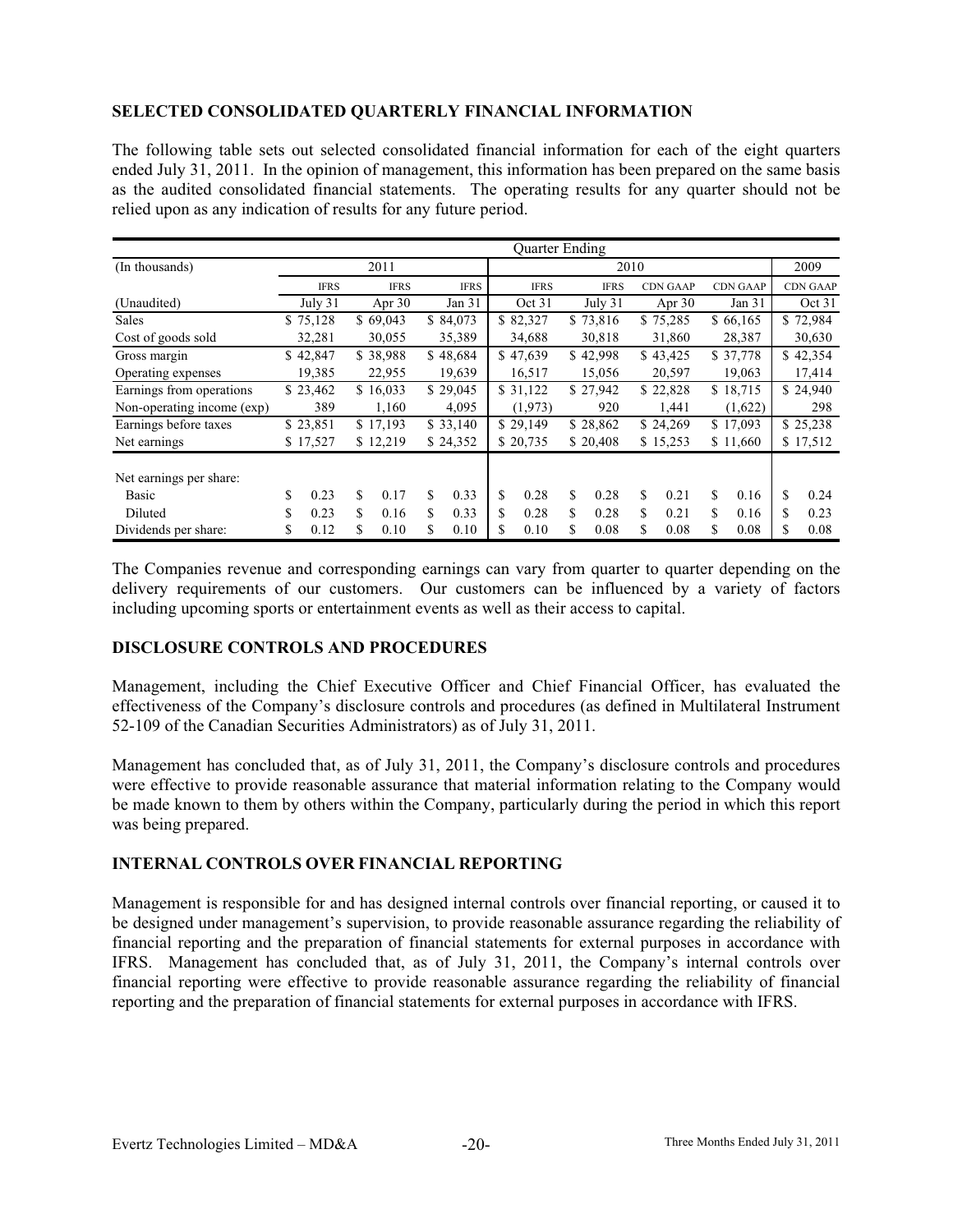## **CHANGES IN INTERNAL CONTROLS OVER FINANCIAL REPORTING**

There have been no changes to the Company's internal controls over financial reporting during the period ended July 31, 2011 that have materially affected, or reasonably likely to materially affect, its internal controls over financial reporting.

## **FIRST TIME ADOPTION OF INTERNATIONAL FINANCIAL REPORTING STANDARDS (IFRS)**

For all periods up to and including the year ended April 30, 2011, the Company prepared its financial statements in accordance with Canadian GAAP. The financial statements for the three months ended July 31, 2011 are the first the Company has prepared in accordance with IFRS.

Accordingly, the Company has prepared financial statements which comply with IFRS applicable for periods beginning on or after May 1, 2011 as described under the above heading significant accounting policies in. In preparing these financial statements, the opening balance sheet was prepared as of May 1, 2010, the Company's date of transition to IFRS. This note explains the principal adjustments made by the Company in its reconciling from Canadian GAAP balance sheet as at May 1, 2010 and its previously published Canadian GAAP financial statements for the year ended April 30, 2011.

Exemptions applied and mandatory exceptions

IFRS 1, First-Time Adoption of International Financial Reporting Standards, allows first-time adopters certain exemptions from the general requirement to apply IFRS as effective for April 2012 year ends retrospectively. IFRS 1 also includes mandatory exceptions to the retrospective application of IFRSs.

The Company has applied the following exemptions:

## IFRS 2 - Share-based payment transactions

IFRS 1 does not require first-time adopters to apply IFRS 2, Share Based Payment, to equity instruments that were granted on or before November 7, 2002, or equity instruments that were granted subsequent to November 7, 2002 and vested before the date of transition to IFRS. The Company has elected not to apply IFRS 2 to awards that vested prior to May 1, 2010, which had been accounted for in accordance with Canadian GAAP.

## IFRS 3 - Business Combinations

IFRS 1 indicates that a first-time adopter may elect not to apply IFRS 3, Business Combinations, retrospectively to business combinations that occurred before the date of transition to IFRS. The Company has taken advantage of this election and has applied IFRS 3 to business combinations that occurred on or after May 1, 2010. In accordance with the IFRS 1 exemption the Company has also elected to not retroactively apply IAS 21, The Effects of Changes in Foreign Exchange Rates, on fair value adjustments and goodwill arising in business combinations that occurred before May 1, 2010.

## IAS 21 - Cumulative translation differences

IFRS 1 provides the option to reset the balance of the cumulative foreign currency translation adjustment to zero on the date of transition. The Company has chosen to apply this election and has eliminated the cumulative translation difference and has adjusted retained earnings by the same amount at the date of transition to IFRS. If, subsequent to adoption, a foreign operation is disposed of, the translation differences that arose before the date of transition to IFRS will not affect the gain or loss on disposal.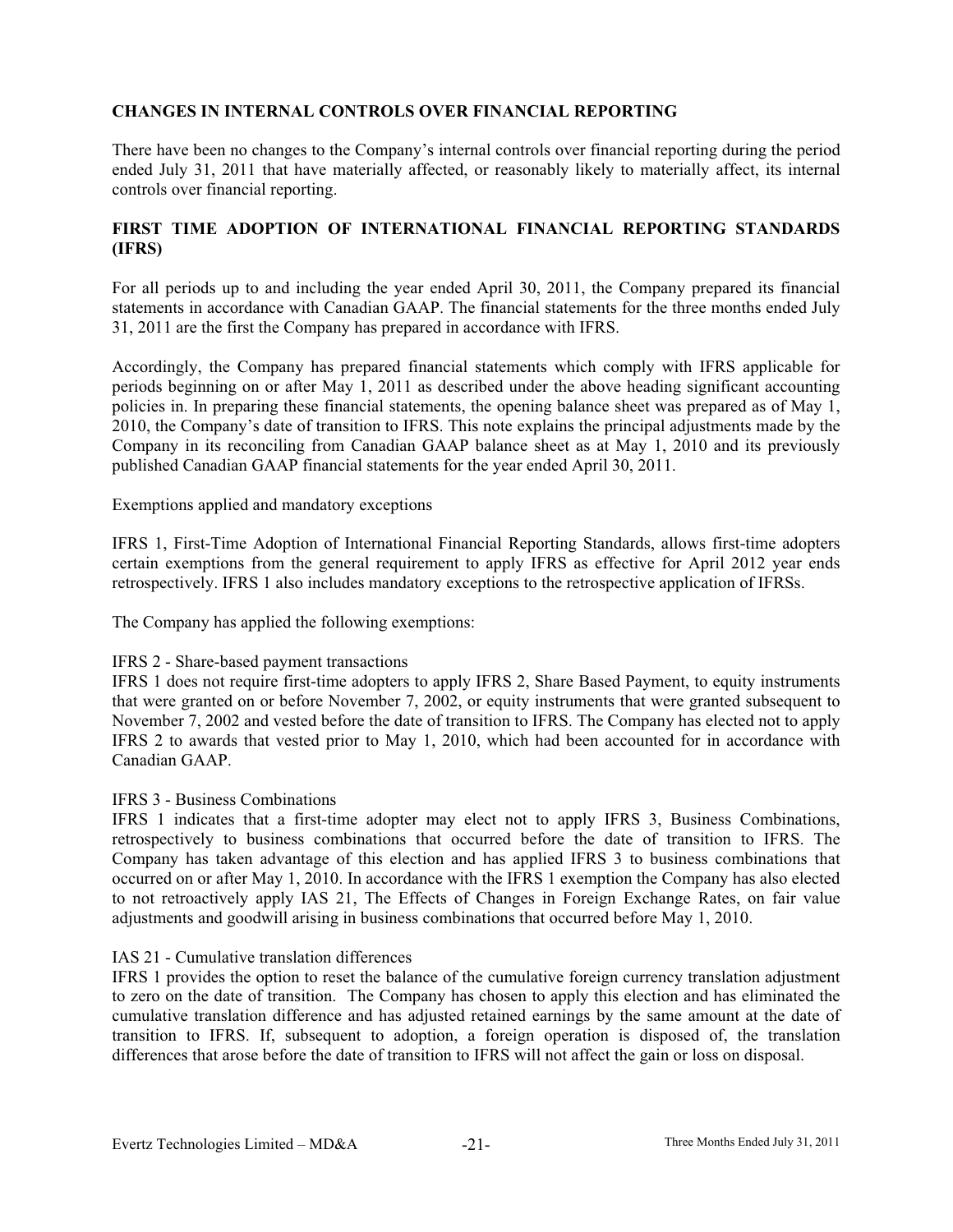The Company has applied the following mandatory exceptions:

## IAS 1 - Estimates

In accordance with IFRS 1, an entity's estimates under IFRS at the date of transition to IFRS must be consistent with estimates made for the same date under previous GAAP, unless there is objective evidence that those estimates were in error. The Company's IFRS estimates as of May 1, 2010 are consistent with its Canadian GAAP estimates for the same date.

## Other exceptions

The three remaining mandatory exceptions to the retrospective application of IFRSs relate to the derecognition of financial assets and liabilities, hedge accounting and assets classified as held for sale and discontinued operations. The Company has determined that these mandatory exceptions have not had a material impact on the condensed consolidated financial statements.

IFRS employs a conceptual framework that is similar to Canadian GAAP. However, significant differences exist in certain matters of recognition, measurement and disclosure. While adoption of IFRS has not changed the Company's actual cash flows, it has resulted in changes to the Company's reported financial position and results of operations. In order to allow the users of the financial statements to better understand these changes, the Company's Canadian GAAP statement of earnings, statement of comprehensive income, statement of financial position and statement of cash flows for the year ended April 30, 2011 have been reconciled to IFRS, with the resulting differences explained.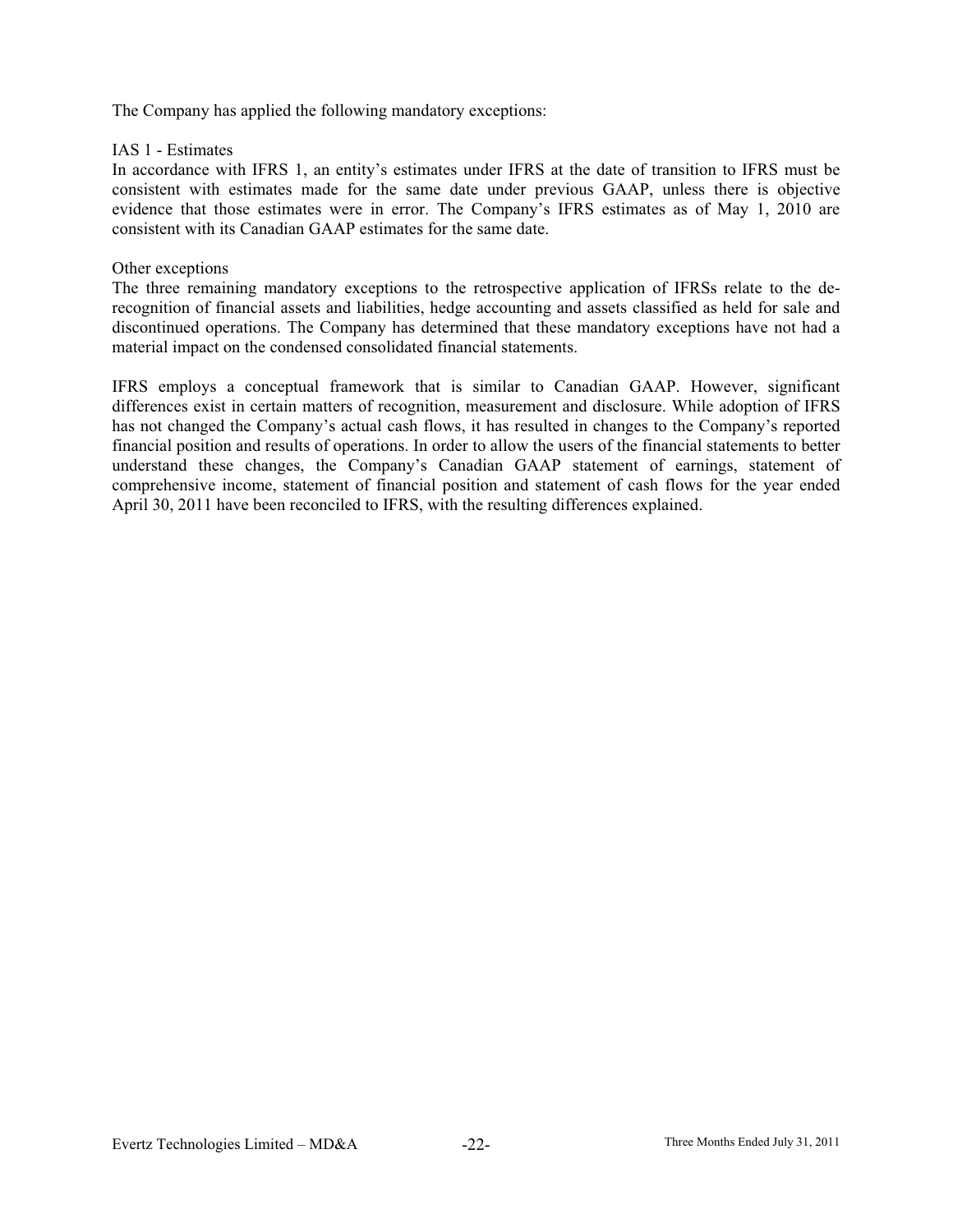| Reconciliation of Statement of financial position reconciliation as at April 30, 2011: |  |  |  |
|----------------------------------------------------------------------------------------|--|--|--|
|----------------------------------------------------------------------------------------|--|--|--|

|                                           |                  |             | CDN         |                           | <b>IFRS</b>                     | <b>IFRS</b>    |                           |             |
|-------------------------------------------|------------------|-------------|-------------|---------------------------|---------------------------------|----------------|---------------------------|-------------|
|                                           | <b>Notes</b>     |             | <b>GAAP</b> |                           | <b>Adjustments</b>              | <b>Reclass</b> |                           | <b>IFRS</b> |
| <b>Assets</b>                             |                  |             |             |                           |                                 |                |                           |             |
| Current assets                            |                  |             |             |                           |                                 |                |                           |             |
| Cash                                      |                  | $\mathbb S$ | 175,835     | \$                        | \$                              |                | \$                        | 175,835     |
| Instruments held for trading              |                  |             | 16,190      |                           |                                 |                |                           | 16,190      |
| Accounts receivable                       |                  |             | 52,732      |                           |                                 |                |                           | 52,732      |
| Inventories                               | 3                |             | 106,269     |                           | 153                             |                |                           | 106,422     |
| Income tax receivable                     |                  |             | 2,014       |                           |                                 |                |                           | 2,014       |
|                                           |                  | \$          | 353,040     | $\boldsymbol{\mathsf{S}}$ | 153<br>\$                       |                | \$                        | 353,193     |
| Property, plant and equipment             | 1                | \$          | 36,740      | \$                        | 887<br>\$                       |                | \$                        | 37,627      |
| Goodwill                                  | 4,10             |             | 17,858      |                           | (391)                           |                |                           | 17,467      |
| Intangible assets                         |                  |             | 2,224       |                           |                                 |                |                           | 2,224       |
|                                           |                  | \$          | 409,862     | $\mathbb S$               | 649<br>\$                       |                | \$                        | 410,511     |
| <b>Liabilities</b>                        |                  |             |             |                           |                                 |                |                           |             |
| <b>Current liabilities</b>                |                  |             |             |                           |                                 |                |                           |             |
| Accounts payable and accrued liabilities  | 2,3,9            | \$          | 27,168      | \$                        | 14<br>\$                        | $(5,368)$ \$   |                           | 21,814      |
| Provisions                                | 2,3              |             |             |                           | 320                             | 915            |                           | 1,235       |
| Deferred revenue                          | $\boldsymbol{9}$ |             |             |                           | (789)                           | 4,453          |                           | 3,664       |
| Current portion of long term debt         |                  |             | 451         |                           |                                 |                |                           | 451         |
| Deferred taxes                            | 7                |             | 1,177       |                           |                                 | (1, 177)       |                           |             |
|                                           |                  | \$          | 28,796      | \$                        | $(455)$ \$                      | (1,177)        | $\boldsymbol{\mathsf{S}}$ | 27,164      |
|                                           |                  | \$          |             |                           |                                 |                |                           |             |
| Long term debt                            |                  |             | 2,493       | \$                        | \$                              |                | \$                        | 2,493       |
| Deferred taxes                            | 1,2,4,5,7        | \$          | 5,319       | $\mathbb{S}$              | 599<br>\$<br>144                | 1,177          | \$                        | 7,095       |
|                                           |                  |             | 36,608      |                           |                                 |                |                           | 36,752      |
| Non-controlling interest                  | 6                |             | 1,550       |                           | $\blacksquare$                  | (1, 550)       |                           |             |
| <b>Equity</b>                             |                  |             |             |                           |                                 |                |                           |             |
| Capital stock                             |                  | $\mathbb S$ | 58,882      | \$                        | \$                              |                | \$                        | 58,882      |
| Contributed surplus                       | 8                |             | 14,659      |                           | (897)                           |                |                           | 13,762      |
|                                           |                  |             |             |                           |                                 |                |                           |             |
| Accumulated other comprehensive loss      | 12               |             | (3,852)     |                           | 4,292                           |                |                           | 440         |
| Retained earnings                         | 1,2,3,4,8,12     |             | 302,015     |                           | (2,890)                         |                |                           | 299,125     |
|                                           |                  | \$          | 298,163     | $\mathbb S$               | $\$$<br>1,402                   |                | \$                        | 299,565     |
| Total equity attributable to shareholders |                  |             | 371,704     |                           | 505                             |                |                           | 372,209     |
| Non-controlling Interest                  | 6                |             |             |                           |                                 | 1,550          |                           | 1,550       |
|                                           |                  |             | 371,704     |                           | 505                             | 1,550          |                           | 373,759     |
|                                           |                  | \$          | 409,862     | \$                        | $\overline{\mathcal{S}}$<br>649 | $\overline{a}$ | \$                        | 410,511     |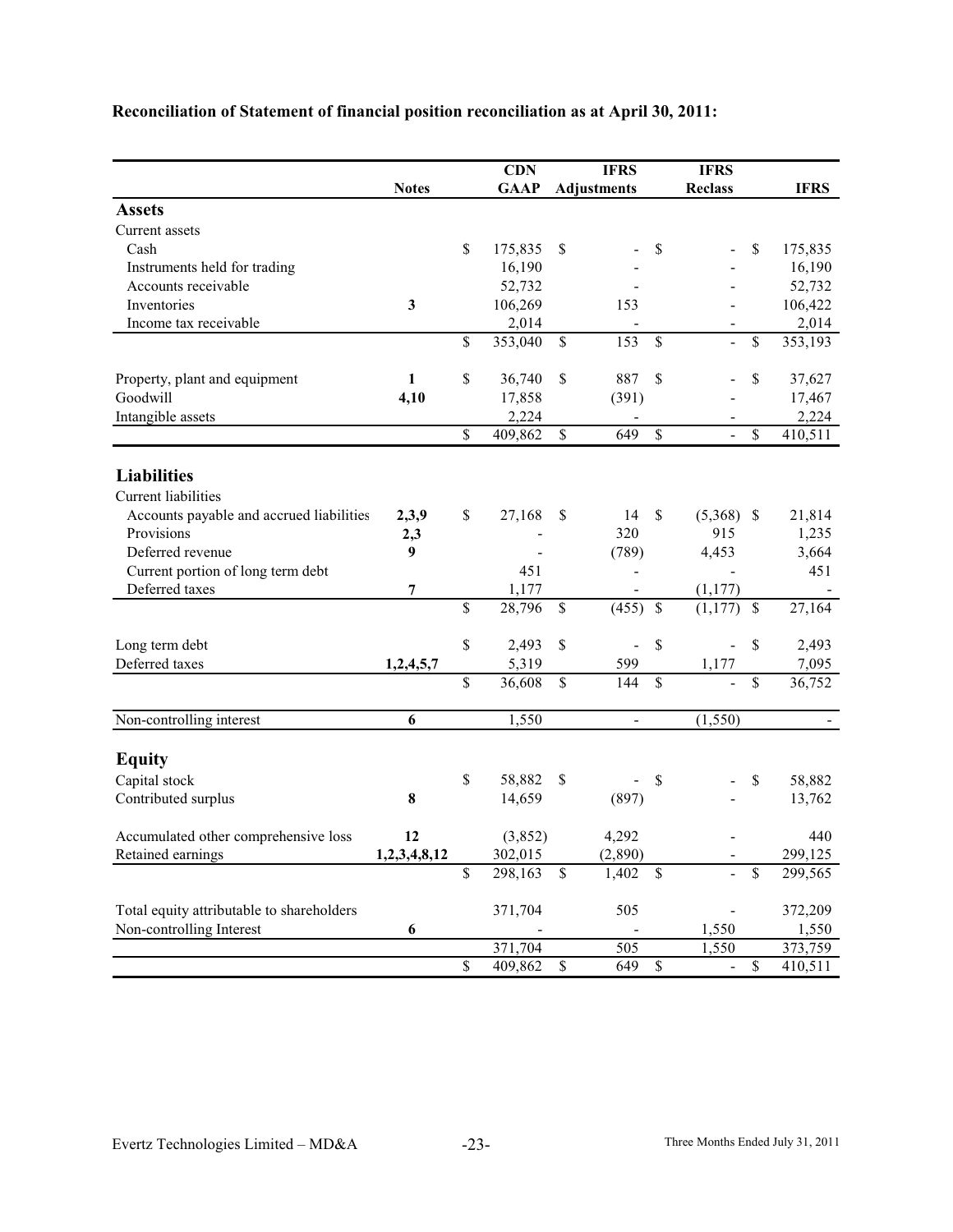**Reconciliation of Statement of financial position reconciliation as at May 1, 2010 (date of transition to IFRS):** 

|                                           |                  | <b>CDN</b>    |               | <b>IFRS</b>        |                          | <b>IFRS</b>              |              |             |
|-------------------------------------------|------------------|---------------|---------------|--------------------|--------------------------|--------------------------|--------------|-------------|
|                                           | <b>Notes</b>     | <b>GAAP</b>   |               | <b>Adjustments</b> |                          | <b>Reclass</b>           |              | <b>IFRS</b> |
| <b>Assets</b>                             |                  |               |               |                    |                          |                          |              |             |
| Current assets                            |                  |               |               |                    |                          |                          |              |             |
| Cash                                      |                  | \$<br>133,755 | \$            |                    | \$                       |                          | \$           | 133,755     |
| Instruments held for trading              |                  | 11,274        |               |                    |                          |                          |              | 11,274      |
| Accounts receivable                       |                  | 48,988        |               |                    |                          |                          |              | 48,988      |
| Inventories                               |                  | 91,745        |               |                    |                          |                          |              | 91,745      |
| Income tax receivable                     |                  | 3,850         |               |                    |                          |                          |              | 3,850       |
|                                           |                  | \$<br>289,612 | \$            |                    | \$                       |                          | \$           | 289,612     |
| Property, plant and equipment             | 1                | \$<br>39,768  | \$            | 1,560              | \$                       |                          | \$           | 41,328      |
| Goodwill                                  |                  | 14,584        |               |                    |                          |                          |              | 14,584      |
| Intangible assets                         |                  | 1,823         |               |                    |                          |                          |              | 1,823       |
|                                           |                  | \$<br>345,787 | $\mathbb S$   | 1,560              | $\overline{\mathcal{S}}$ | $\overline{a}$           | \$           | 347,347     |
| <b>Liabilities</b>                        |                  |               |               |                    |                          |                          |              |             |
| <b>Current liabilities</b>                |                  |               |               |                    |                          |                          |              |             |
| Accounts payable and accrued liabilities  | 2,9              | \$<br>23,899  | \$            |                    | \$                       | $(2,247)$ \$             |              | 21,652      |
| Provisions                                | $\boldsymbol{2}$ |               |               | 253                |                          | 886                      |              | 1,139       |
| Deferred revenue                          | 9                |               |               |                    |                          | 1,361                    |              | 1,361       |
| Current portion of long term debt         |                  | 388           |               |                    |                          |                          |              | 388         |
| Deferred taxes                            | 7                | 1,164         |               |                    |                          | (1, 164)                 |              |             |
|                                           |                  | \$<br>25,451  | \$            | $\overline{253}$   | $\mathbb{S}$             | (1,164)                  | $\mathbb{S}$ | 24,540      |
| Long term debt                            |                  | \$<br>2,732   | \$            |                    | \$                       |                          | \$           | 2,732       |
| Deferred taxes                            | 1,2,5,7          | 4,027         |               | 704                |                          | 1,164                    |              | 5,895       |
|                                           |                  | \$<br>32,210  | $\mathcal{S}$ | 957                | $\overline{\mathcal{S}}$ | $\overline{\phantom{0}}$ | $\mathbb{S}$ | 33,167      |
| Non-controlling interest                  | 6                | 1,408         |               | $\blacksquare$     |                          | (1, 408)                 |              |             |
|                                           |                  |               |               |                    |                          |                          |              |             |
| <b>Equity</b>                             |                  |               |               |                    |                          |                          |              |             |
| Capital stock                             |                  | \$<br>51,035  | \$            |                    | S                        |                          | \$           | 51,035      |
| Contributed surplus                       | 8                | 12,828        |               | (645)              |                          |                          |              | 12,183      |
| Accumulated other comprehensive loss      | 12               | (4, 459)      |               | 4,459              |                          |                          |              |             |
| Retained earnings                         | <u>1,2,8,12</u>  | 252,765       |               | (3,211)            |                          |                          |              | 249,554     |
|                                           |                  | \$<br>248,306 | $\mathbb S$   | 1,248              | $\mathbb S$              |                          | \$           | 249,554     |
| Total equity attributable to shareholders |                  | 312,169       |               | 603                |                          |                          |              | 312,772     |
| Non-controlling Interest                  | 6                |               |               |                    |                          | 1,408                    |              | 1,408       |
|                                           |                  | 312,169       |               | 603                |                          | 1,408                    |              | 314,180     |
|                                           |                  | \$<br>345,787 | \$            | 1,560              | $\mathbb{S}$             | $\overline{a}$           | \$           | 347,347     |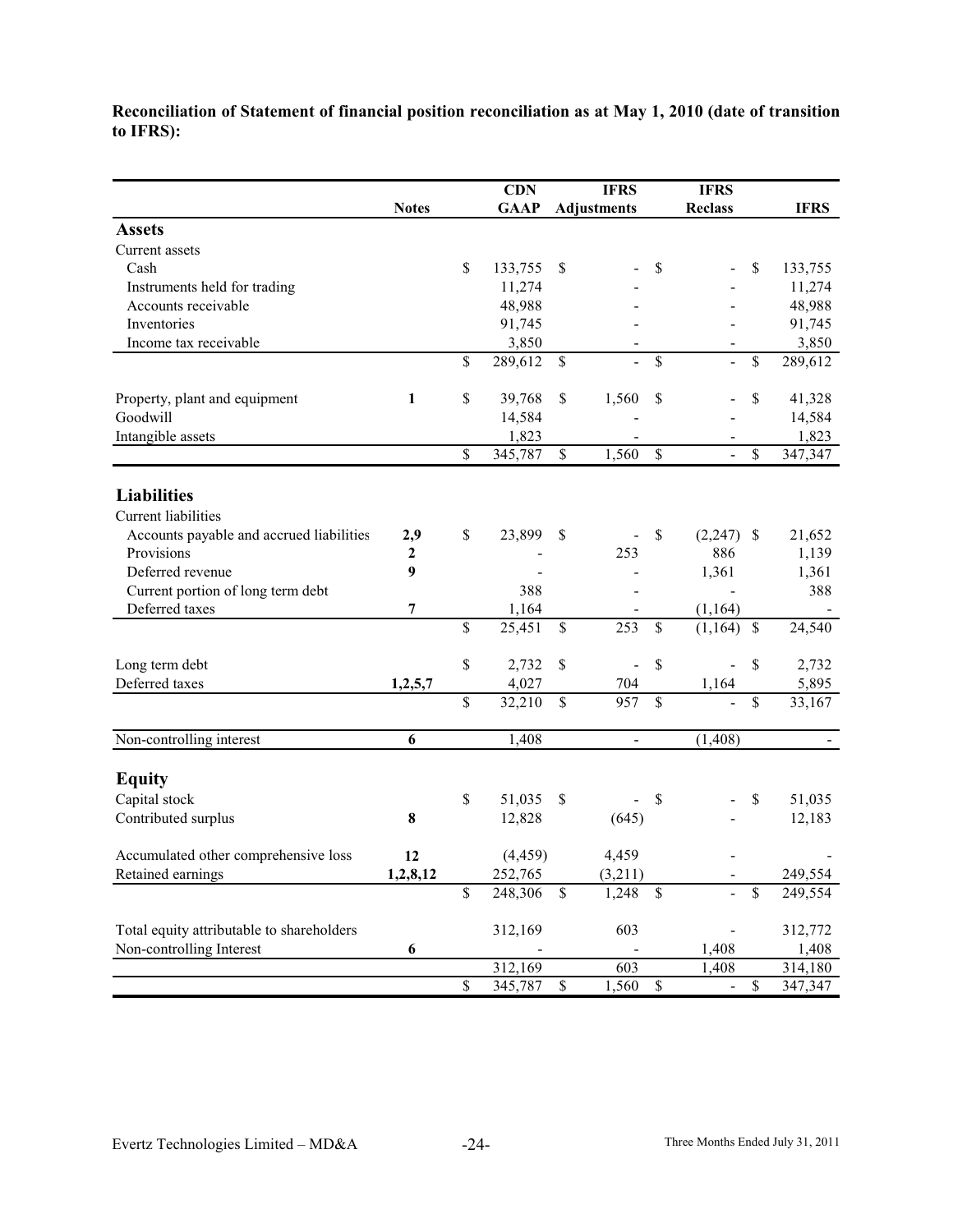|                                     | <b>NOTES</b> |    | April 30,<br>2011 |     | <b>July 31,</b><br>2010 |    | May 1,<br>2010 |
|-------------------------------------|--------------|----|-------------------|-----|-------------------------|----|----------------|
| Total equity under Canadian GAAP    |              | \$ | 371,704           | \$. | 328,371                 | \$ | 312,169        |
| Adjustments                         |              |    |                   |     |                         |    |                |
| Property, plant and equipment       |              |    | 887               |     | 1,411                   |    | 1,560          |
| Provisions                          |              |    | (320)             |     | (262)                   |    | (253)          |
| Long-term projects                  | 3            |    | 928               |     |                         |    |                |
| Business combinations               |              |    | (172)             |     |                         |    |                |
| Translation of income tax           | 5            |    |                   |     |                         |    |                |
| Non-controlling interest            | 6            |    | 1,550             |     | 1,150                   |    | 1,408          |
| Functional currency                 | 10,11        |    | (219)             |     | 3                       |    |                |
|                                     |              |    | 2,654             |     | 2,302                   |    | 2,715          |
| Tax effect of the above adjustments |              |    | (599)             |     | (679)                   |    | (704)          |
| Total adjustment to equity          |              |    | 2,055             |     | 1,623                   |    | 2,011          |
| Total equity under IFRSs            |              | S  | 373,759<br>S      |     | 329,994                 | S. | 314,180        |

Reconciliation of equity as at April 30, 2011, July 31, 2010 and May 1, 2010:

Reconciliation of comprehensive income for twelve months ended April 30, 2011 and three months ended July 31, 2010:

|                                                |              | <b>Twelve month Three month</b> |                 |  |  |
|------------------------------------------------|--------------|---------------------------------|-----------------|--|--|
|                                                |              | period ended period ended       |                 |  |  |
|                                                |              | April 30,                       | <b>July 31,</b> |  |  |
|                                                | <b>NOTES</b> | 2011                            | 2010            |  |  |
| Total comprehensive income under Canadian GAAP |              | \$<br>78,000                    | \$<br>20,867    |  |  |
| Adjustments                                    |              |                                 |                 |  |  |
| Property, plant and equipment                  |              | (674)                           | (149)           |  |  |
| Provisions                                     |              | (66)                            | (9)             |  |  |
| Long-term projects                             | 3            | 929                             |                 |  |  |
| Business combinations                          |              | (172)                           |                 |  |  |
| Translation of income tax                      | 5            |                                 |                 |  |  |
| Share based payments                           | 8            | 252                             | 63              |  |  |
| Functional currency                            | 10,11        | (219)                           | 3               |  |  |
|                                                |              | 50                              | (92)            |  |  |
| Tax effect of the above adjustments            |              | 103                             | 25              |  |  |
| Total adjustment to equity                     |              | 153                             | (67)            |  |  |
| Total comprehensive income under IFRSs         |              | \$<br>78,153                    | 20,800<br>S     |  |  |

Notes to the financial statement reconciliations

(1) The Company has retroactively applied IAS 16, Property, Plant and Equipment, which requires the Company to identify the significant components of its property, plant and equipment and depreciate these parts separately over their respective useful lives. The impact of the retroactive application of the increased componentization has resulted in an increase in the net book value of capital assets and retained earnings at the date of transition and an increase in subsequent amortization expense.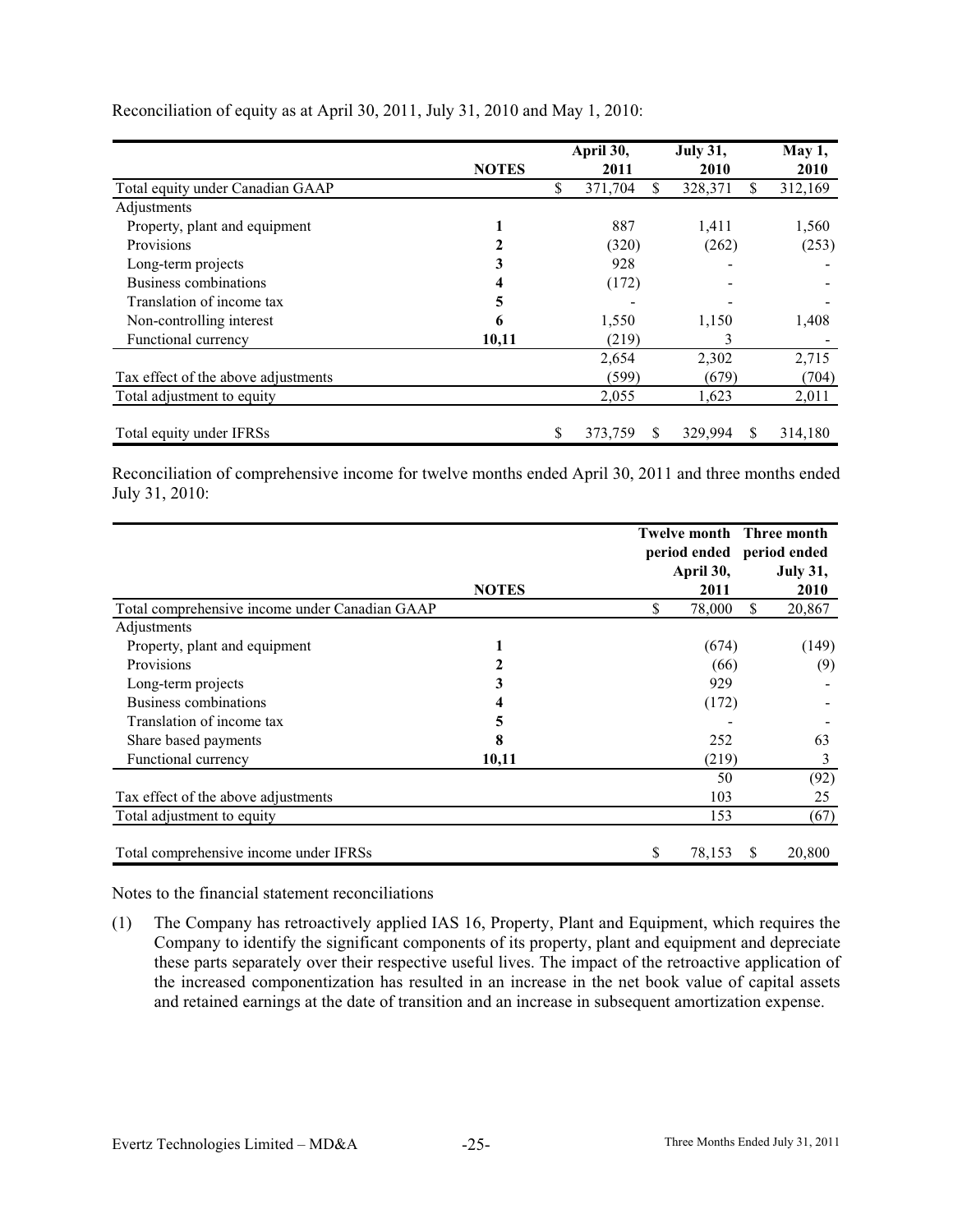- (2) IAS 37, Provisions, Contingent Liabilities and Contingent Assets, requires separate disclosure of provisions on the face of the statement of financial position. This was not required under previous Canadian GAAP; therefore, all provisions were reclassified from accounts payable and accrued liabilities upon transition. Additionally, provisions as at May 1, 2010, as reported under Canadian GAAP, were re-assessed in accordance with the provisions of IAS 37. As a result of measurement differences between Canadian GAAP and IFRS, the Company increased its provision for site restoration costs.
- (3) IAS 11, Construction Contracts, requires revenues on projects which meet the definition of a identified cer tain long-term contracts which meet the definition of constructions contracts for which no revenues were previously recognized until shipment and transfer of title to customers were completed. T he recognition method relating to these contracts has been restated to reflect the percentage of completion method. construction contract to be measured using the percentage of completion method. The Company has
- (4) The Compan y has elected under IFRS 1 not to apply IFRS 3 retrospectively to business combinations that occurred prior to May 1, 2010. Accordingly, the Company has continued with the GAAP. For a ll business combinations that occurred on and subsequent to May 1, 2010 all business acquisitions w ere accounted for in accordance with IFRS 3. Under IFRS 3 all acquisition related transaction co sts are expensed as incurred, as opposed to Canadian GAAP where the costs are capitalized du ring the purchase price allocation. Acquisitions during the year resulted in \$172 in acquisition re lated transaction costs. same accounting treatment for business combinations completed before that time under Canadian
- (5) IAS 12, Incom e Taxes, requires net deferred income tax assets and liabilities to be adjusted for the tax effects of revaluating foreign currency denominated non-monetary balances held by entities where the functional currency is different than the local tax currency. As this was not a requirement under Canadian GAAP, an adjustment is required upon transition.
- (6) Under IFRS, any liabilities or assets relating to a non-controlling interest are required to be classified as equity and presented separately from the equity attributable to shareholders of the Company. As such, the liabilities associated with the non-controlling interest have been reclassified within the statement of financial position.
- of deferred tax assets and liabilities within or between the taxable entities of the Company. (7) Under IFRS all deferred tax balances are required to be classified as non-current, regardless of the classifications of the underlying assets or liabilities, or the expected reversal date of the temporary differences. The reclassification of all deferred tax balances to non-current also impacts the netting
- retroactively estimated forfeiture rates for all options vesting subsequent to the translation date and (8) Under IFRS future forfeiture rates relating to the percentage of options that will not vest must be estimated and used as a reduction in stock compensation expense. Under CDN GAAP forfeitures are recognized and used as a reduction in the expense as incurred. As such, the Company has retroactively adjusted cumulative stock compensation expense.
- (9) Given the change in guidance noted above under IAS 11, Construction Contracts, and other factors, deferred revenue has been determined to be a material balance requiring segregation on the balance sheet. As such, deferred revenue has been reclassified from accounts payable to its own line item.
- different from the parent. The impact of the adjustment has resulted to the reclassification of prior (10) Under the requirements of IAS 21, the Company is required to assess the functional currency of all subsidiary entities no matter where the entity resides. Upon the review upon transition it was concluded an entity previously concluded as an integrated options has a functional currency year foreign exchange adjustments from foreign exchange expense to the cumulative transition adjustment within comprehensive income.